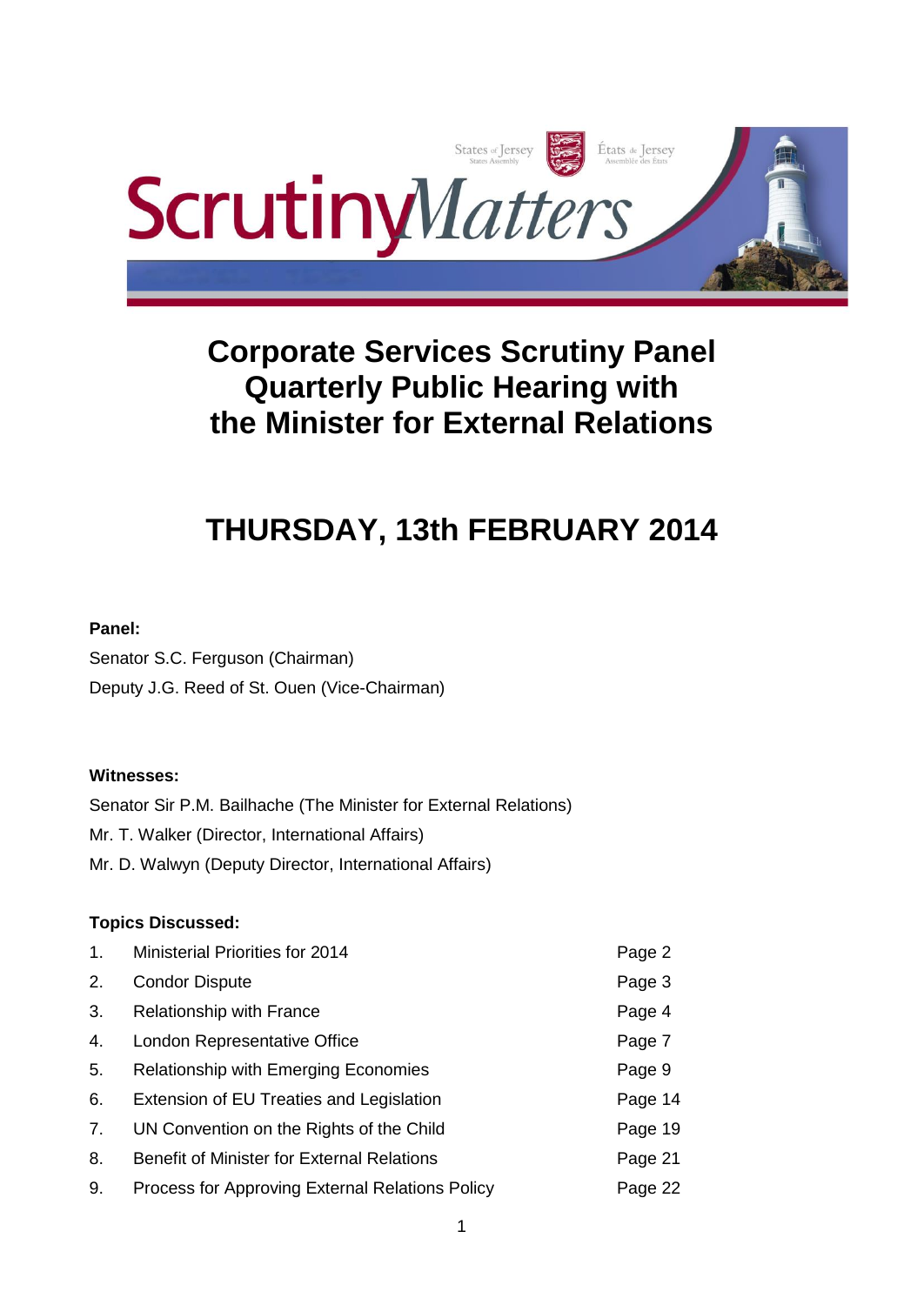[14:12]

# **Senator S.C. Ferguson (Chairman):**

To straighten out the housekeeping, there is I think a notice that it is privileged and general health warnings.

#### **Deputy J.G. Reed of St. Ouen:**

It is in front of you.

# **Senator S.C. Ferguson:**

Oh, it is just in front, yes. Oh, I am sorry, I should have remembered Deputy Rondel and Constable Mezbourian are unfortunately unable to be here this afternoon. They very much regret missing it. Now, if we could go round, please, for the benefit of the people who do the transcriptions and say who we are and what our titles are. Right, if we can start with the Business Plan, Minister, what are your priorities for 2014?

# **The Minister for External Relations:**

I think we have, broadly speaking, 4 priorities, Chairman, although, of course, the common policy of the Council of Ministers is the document to which we work and anything that requires to be done under that common policy is part of our work for the year. But so far as priorities are concerned, we obviously have a first priority in building up our relationships in London.

#### [14:15]

The London office opened about 6 months ago and we will very shortly be moving into the premises that have been rented for the office. There are numbers of engagements involving the diplomatic community, the political community, members of the House of Commons, members of the House of Lords. What is, I think, a good development is that a representative of Jersey Finance Limited will be working from the London office so that there is the opportunity of making sure that the interests of the Island in numbers of different domains are tied together. Secondly, we have a priority of developing our relationship with France. I have said many times before that France is our closest geographical neighbour and that good relations with the Government of France are extremely important to the Island. To turn it on its head, if we have bad relations with any part of the French Government, as we did last year, that can have very serious consequences. So we are taking advantage of the goodwill generated by the removal of Jersey from the blacklist to build up relations with the national Government in Paris. I was in Paris yesterday with the Constable of St. Helier attending a meeting of the Groupes d'Études des Îles Anglo-Normandes, representing Guernsey as well as the Guernsey Minister could not be present. We had a very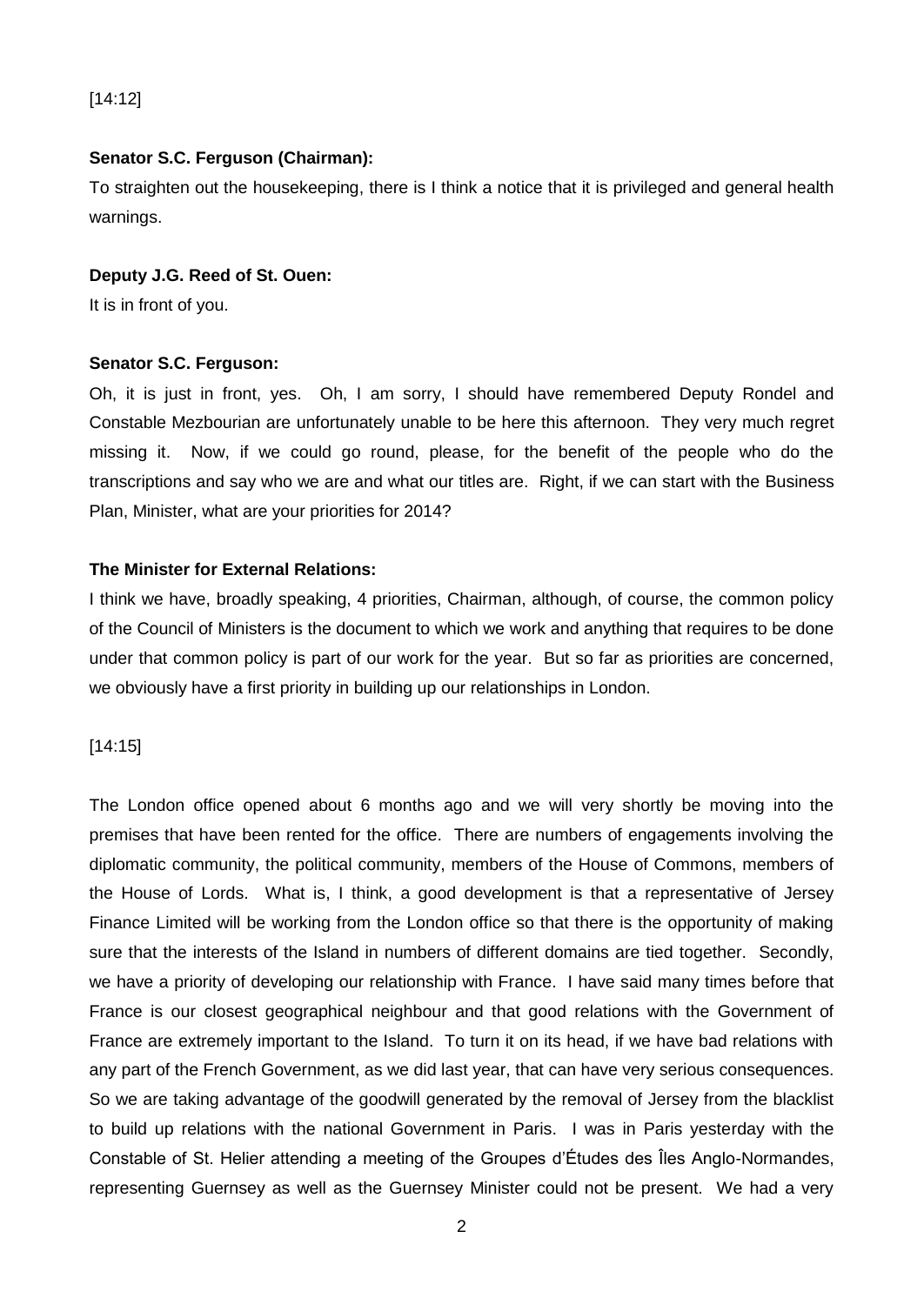useful general discussion there and explained again our position so far as the blacklist was concerned. Thirdly, the European Union. As you know, the European elections take place in May. There will be a new set of European Commissioners in October and through the Brussels office we are working in a number of different areas to represent the interests of different elements of our Government and our industry to make sure that no unpleasant surprises come over the horizon from the European Union. Then, fourthly, we are, as always, engaging with emerging major economies in the Gulf area and in the Far East in particular. The Chief Minister is due to go to the Gulf in May, I think, and the Minister for Treasury and Resources is due to go to Saudi Arabia in June or July. Those are the principal areas where we are trying to advance our interests.

#### **The Deputy of St. Ouen:**

You speak about building relations with France, and obviously you highlighted a particular matter and tax exchange information that came to light. Perhaps slightly a little bit more close to home or more current is an issue that is being faced by one of our local transport providers. I just wondered whether or not you felt it necessary or even if you had been consulted about the issues that surround that particular matter and have offered or tendered any advice or help.

#### **The Minister for External Relations:**

We have taken the view up until now, Deputy, that this was a matter between a private company and its employees, an employer/employee dispute, but obviously it is having a damaging effect on our economy. So we are looking at ways in which it might be possible for us to intervene in a constructive way, but these are very early days. I do not think I can really say any more than that at the moment.

#### **Senator S.C. Ferguson:**

Yes, it seems a little odd that the French union is now, according to the press, demanding that Condor register their boats and apply French union principles to their workforce. Is this the sort of thing that you could usefully talk to our French neighbours about?

#### **The Minister for External Relations:**

Well, I think the first difficulty from my perspective is trying to identify what part of our neighbour we should be trying to engage with; in other words, whether it should be with the regional Government, with the Prefecture in Ille-et-Vilaine or whether it should be some branch of the national Government in Paris. As I say, that is work in progress and I cannot really say any more than that at this stage.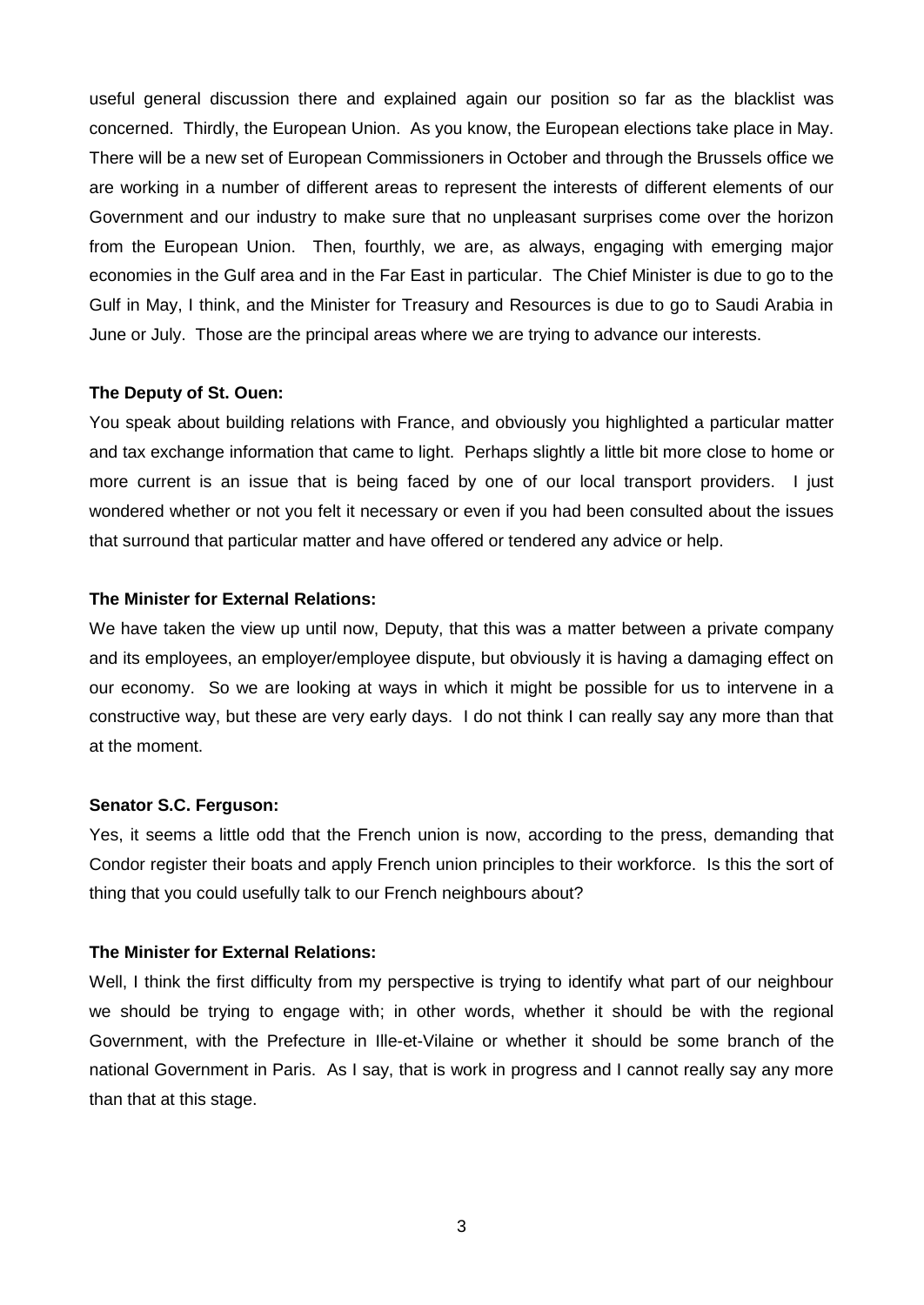## **The Deputy of St. Ouen:**

Regardless of the fact that it is a private company, just to reinforce what you said before, you are aware that this particular matter could have an impact on the Island both directly with the transport link and indirectly because of the fact that we have other French companies that are based and working within our Island?

## **The Minister for External Relations:**

Yes, I would think that is absolutely right, Deputy, if I may say so. We have fishermen who want to export their catch to France and to Spain and at the moment they are prevented from doing that, so it is a damaging matter so far as we are concerned. We cannot sit back and do nothing.

#### **Senator S.C. Ferguson:**

You have mentioned that there are going to be visits by the Chief Minister and the Minister for Treasury and Resources. What visits do you anticipate undertaking over the next few months?

## **The Minister for External Relations:**

I go very regularly to London. I am going to be going to Paris in a week's time to attend the Foire de l'Agriculture, which is a very important agricultural event in Paris drawing in huge numbers of exhibitors and paid a great deal of attention by the French political class. So I shall be going with Deputy Labey in her capacity as an Assistant Minister of the E.D.D. (Economic Development Department) to Paris for a day in order to attend that fair and also to sign an agreement with Monsieur Le Grand, because we attend this fair thanks to the good offices of the Département de la Manche and former Senator Le Grand. The understanding has been reached that we will commit to attend this fair for the next 3 years, and so an agreement will be signed to that effect.

# **Senator S.C. Ferguson:**

By an agreement you mean we will have a stand?

#### **The Minister for External Relations:**

We will have a part of the La Manche stand, yes.

# **Senator S.C. Ferguson:**

Right. So it will not be a Jersey stand, it will be Jersey, part of the La Manche area?

## **The Minister for External Relations:**

Well, we contribute to the costs of La Manche in having the La Manche stand, but we will have a corner of the stand and this is an extremely generous arrangement so far as the Département de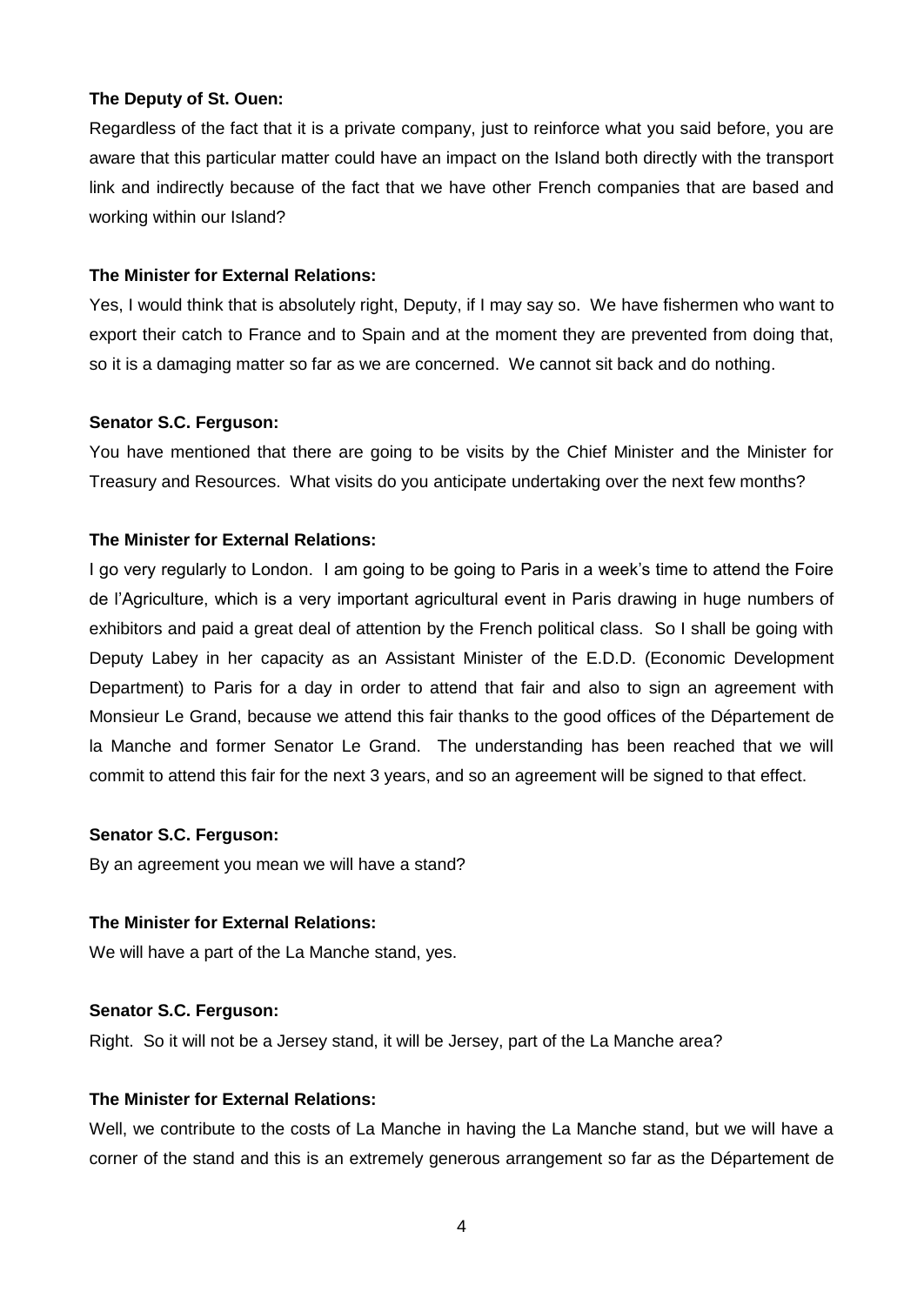la Manche is concerned. The costs for Jersey are very low, but it gives us the opportunity or gives our industry the opportunity to exhibit their wares and to develop possible markets in France.

## **The Deputy of St. Ouen:**

Is this show simply focused on agriculture or does it include fisheries?

## **The Minister for External Relations:**

That is a good question. I do not know is the honest answer. I think probably it is just agricultural. I was there last year and I cannot remember seeing any fish.

# **The Deputy of St. Ouen:**

Why I ask is that obviously we have direct agreements with France regarding fishing rights and waters around our Island. I just wondered what importance is placed on that and how that relationship is being developed or not.

## **The Minister for External Relations:**

Yes, we do have, as you say, a very important relationship in fisheries with both the administrators and the fishermen from Brittany and from Normandy and there is a committee which was set up at the time when the Anglo-French Treaty was signed governing access to the waters between Jersey and France. So far as I am aware - and, in fact, I was asked this question and there was some discussion about it in Paris yesterday - the relationship is working very well.

# **The Deputy of St. Ouen:**

Is the main aim of attending events such as the one in Paris to promote trade between France and the Island or does it extend further than that?

#### **The Minister for External Relations:**

I think there are two reasons for it. The first one is to give our producers the opportunity to show their wares and so to develop trade with France. The second reason is more broadly political because the Conseil Général de la Manche has been extremely supportive of Jersey in a number of ways. Certainly, in recent years they have funded in part the boat that operates between Jersey and Normandy and that is very much in our interests as well as in the interests of the Normans. Because Monsieur Le Grand has extended this invitation to Jersey to participate with La Manche in the fair, it would be churlish, I think, to refuse and to not take part. So there is a broader issue of building up good relations with our neighbours.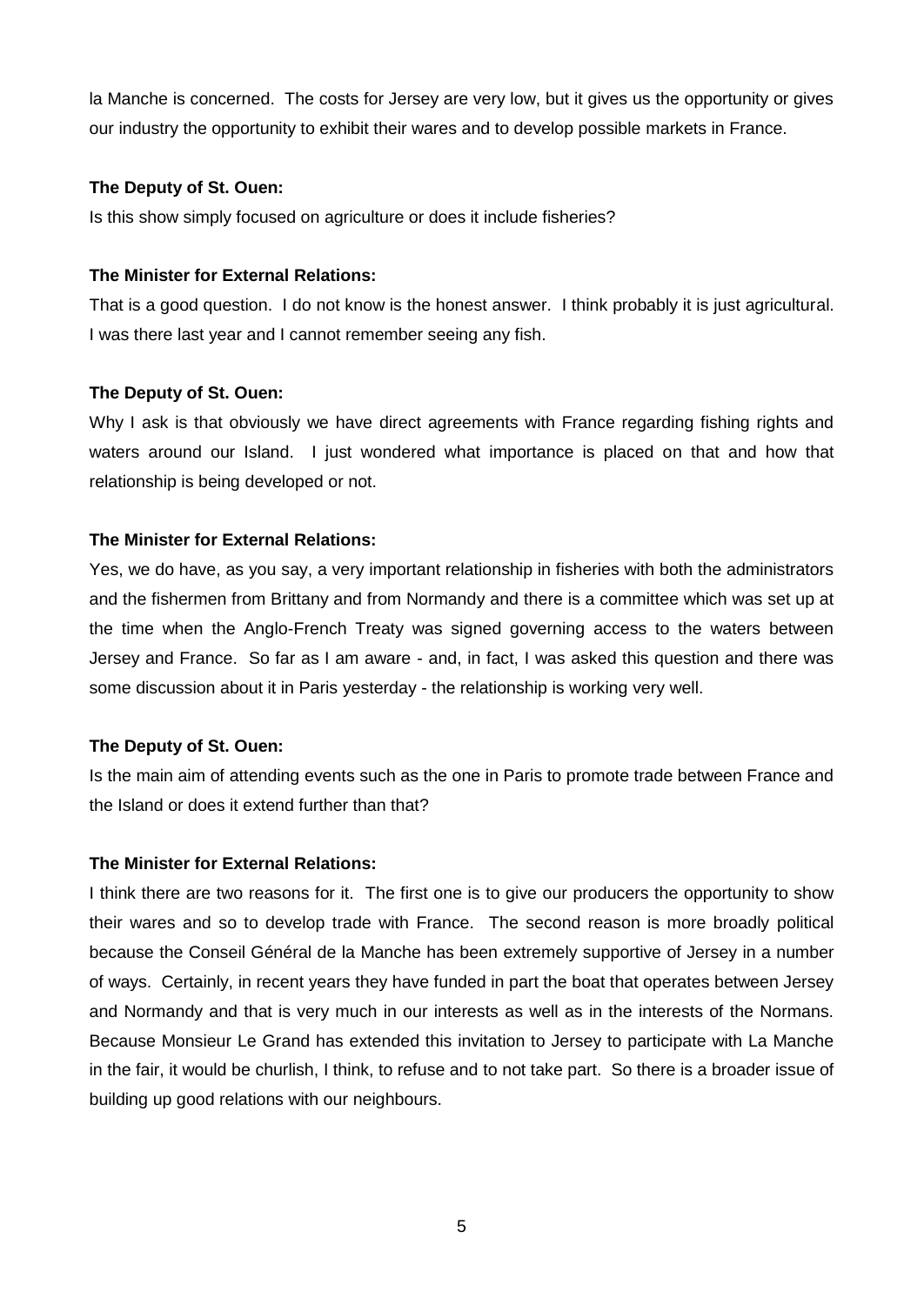#### **The Deputy of St. Ouen:**

We also have a Maison de la Normandie situated in St. Helier. Am I right in saying that is funded from La Manche or, no, it is the other...?

#### **The Minister for External Relations:**

It is partly funded. It is "Maison de la Normandie et de la Manche." So it is funded both by the region and by the department. But that gives me the opportunity, perhaps, to say that another important development in France, which perhaps I should have mentioned in answer to the Chairman's question, was the establishment of the new partnership with Guernsey in Normandy and Brittany and the establishment of an office which rejoices under the acronym of B.I.A.N., the Bureau des Iles Anglo-Normandes, which you will probably know better than me, Deputy, but my understanding is that 'B.I.A.N.' could also mean 'good' or 'well' in the Jersey-French language. So it is a very happy acronym, we think. We are going to be doing this with Guernsey for the first time and we are due to appoint a new head of the office. Interviews I think will take place at the end of the month and that, with the funding that is going to come in from Guernsey, will over the next couple of years enable us to do many more things regionally than I think we have been able to do before.

## **Senator S.C. Ferguson:**

Is the current head of the office retiring then?

#### **The Minister for External Relations:**

He has, yes.

#### **The Deputy of St. Ouen:**

Just turning our direction to London for a minute, there was some discussion around the overall cost and funding of the London office and staffing and resources. You have already mentioned that Jersey Finance will be working from that office so perhaps the first question is could you tell us whether or not there is a contribution that is being made by Jersey Finance towards the cost of the London office and, secondly, whether or not, thinking of the partnership that we have entered into with Guernsey and France, that has been reciprocated in the London office?

#### **The Minister for External Relations:**

Well, can I take the last part first and I might ask Tom perhaps to deal with the first question. Guernsey certainly is contributing to the cost of the new office in Caen. It will be dealt with progressively because this is a new commitment so far as Guernsey is concerned, but over the next couple of years or 3 years we hope that there will be a full contribution from Guernsey to the costs of the Normandy office. Would you like to deal with...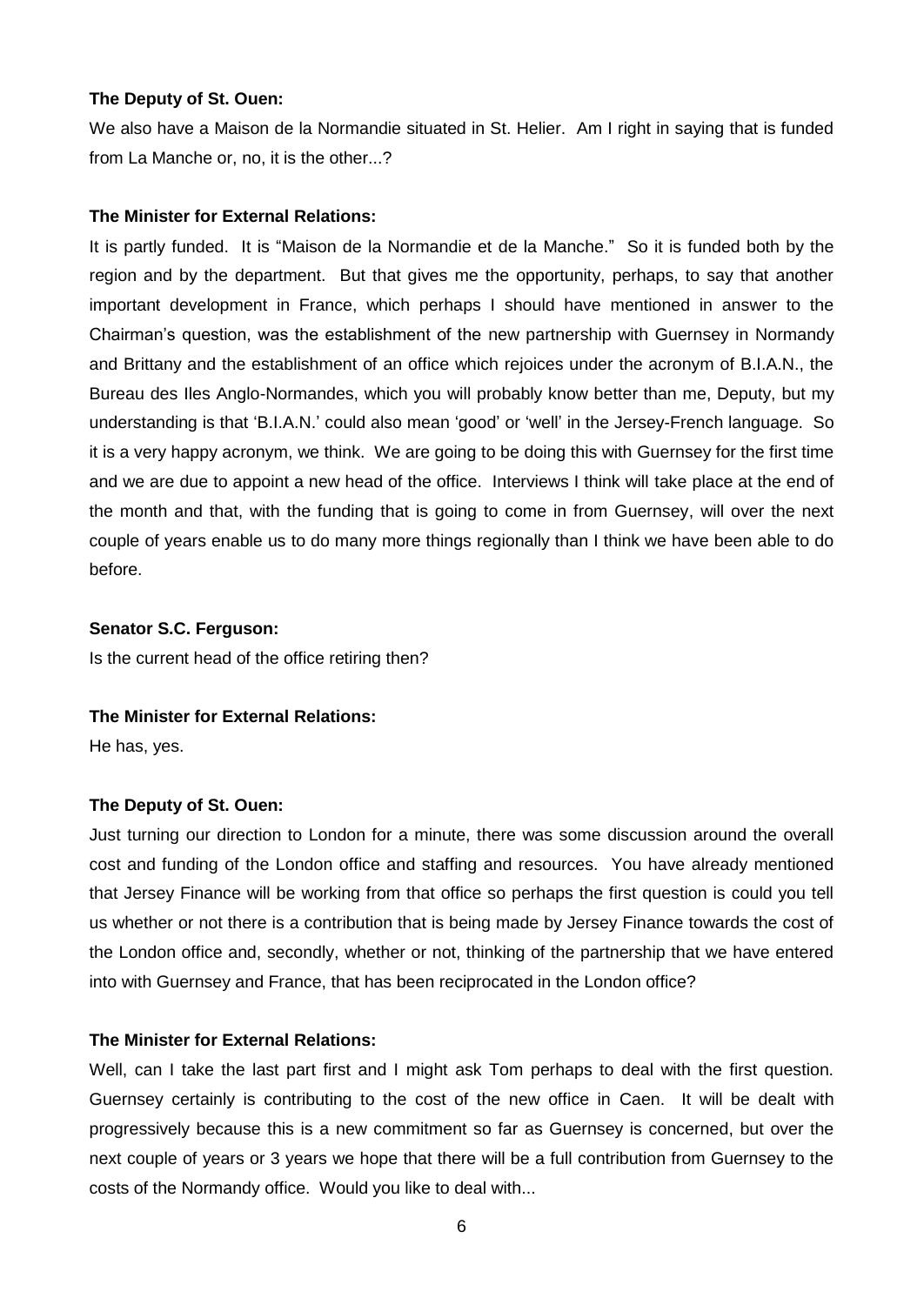# **The Deputy of St. Ouen:**

In regards to the London office, do we have the same arrangement?

# **The Minister for External Relations:**

With Guernsey? Not yet, no. I hope that in time we will be able to operate a joint Channel Islands office, but it is not something which Guernsey is able to contemplate at the moment.

**Senator S.C. Ferguson:** How much is it going to cost?

# **The Minister for External Relations:**

The London office?

# **Senator S.C. Ferguson:**

Yes.

# **The Minister for External Relations:**

Do you have the figures, Tom?

[14:30]

# **Director International Affairs:**

Yes. The Assembly supported £600,000 per annum for the London office in the Medium-Term Financial Plan and that is the budget that we are working to. So we calculated that as being the likely cost based on the assumption that we would have to at least initially operate the office as Jersey only and without Guernsey. The Channel Islands Brussels Office costs £400,000 each for Jersey and Guernsey, so their total budget is £800,000. We managed to do the London office for a little less because we knew that we would just have Jersey only funding to start off with.

**Senator S.C. Ferguson:** That is the forecast?

# **Director International Affairs:**

Yes, everything.

# **Senator S.C. Ferguson:**

It is in Queensgate I think or Queen Anne's Gate?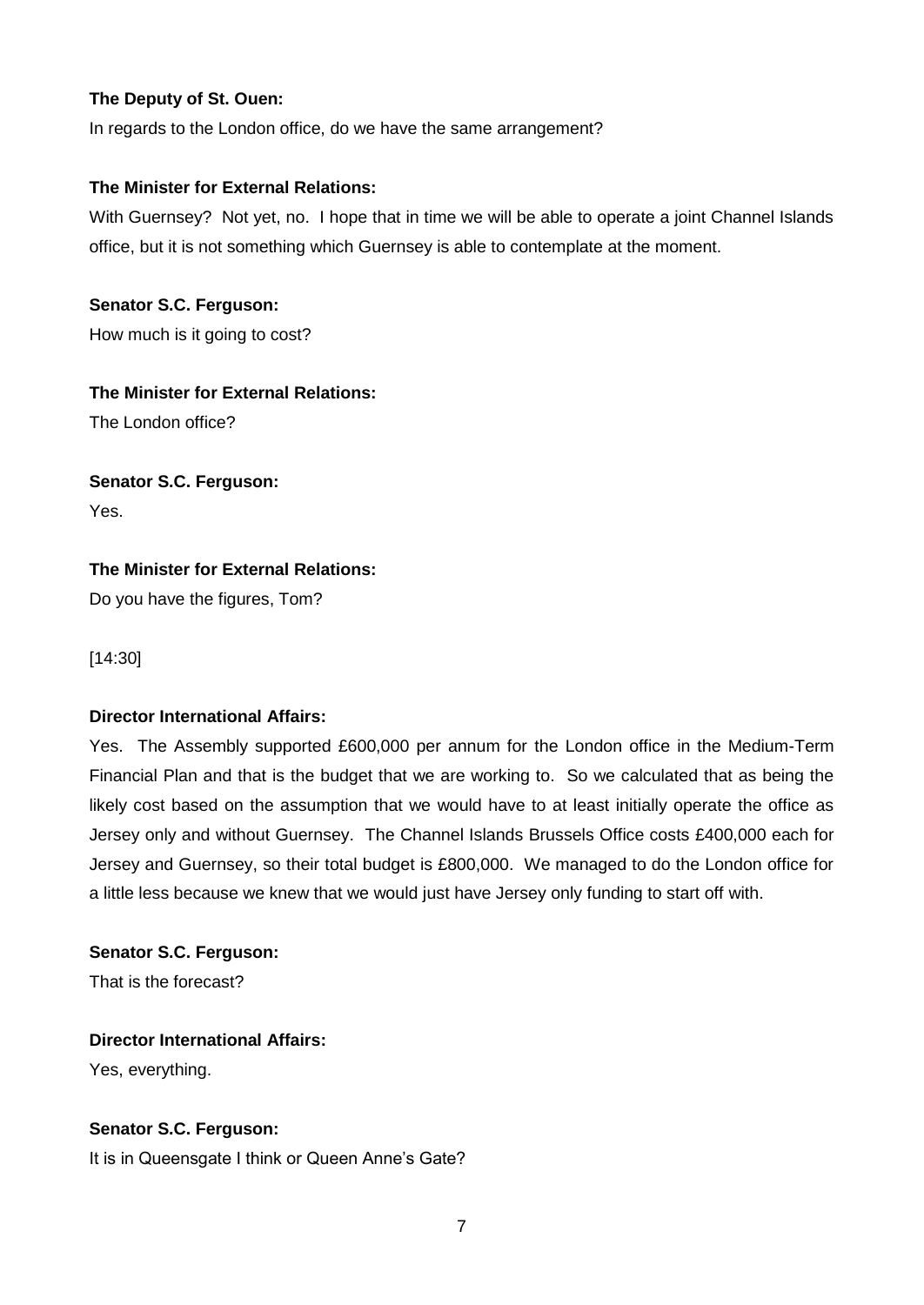## **Director International Affairs:**

Yes, it is near to St. James's Park tube.

## **Senator S.C. Ferguson:**

Just round the corner from Carteret Street, which seems appropriate. **[Laughter]**

## **Director International Affairs:**

Indeed. In answer to your question about Jersey Finance, we thought about that because we did consider a process whereby we would recharge other Government departments or promotional bodies for use of the facility if they just wanted to use it for a few days or have someone based there, but in the end we decided all we would be doing is just moving essentially public money around and we just decided it was inefficient and just a waste of money to do that. So instead what we decided to do was to treat it a bit like the way a sovereign state would treat an embassy in that the Government takes responsibility for having that facility and then it serves the broader interests of the country. That is the decision we have taken because it seemed more efficient than sending invoices between two publicly funded authorities.

## **Senator S.C. Ferguson:**

Yes. There will be a permanent member of Jersey Finance staff, then, based in London?

## **Director International Affairs:**

Yes.

# **Senator S.C. Ferguson:**

This will be a new post, presumably? I know it will not be paid for by the States.

#### **Director International Affairs:**

Jersey Finance have had someone in London for a while and really they are questions for Jersey Finance more than me, but my understanding is that they have done some moving around of their people following the McKinsey Review. I think that the gentleman who was focused almost exclusively on London has now been asked to focus a lot on promoting commercial ties with Russia through London, because as you know we get referrals through the magic circle firms from Russia through to us. Then that has meant that they have not had someone commercially focused just on the City, so that is the new post that they will put in place.

#### **The Deputy of St. Ouen:**

How many individuals will be permanently occupying or employed supporting...located in the London office?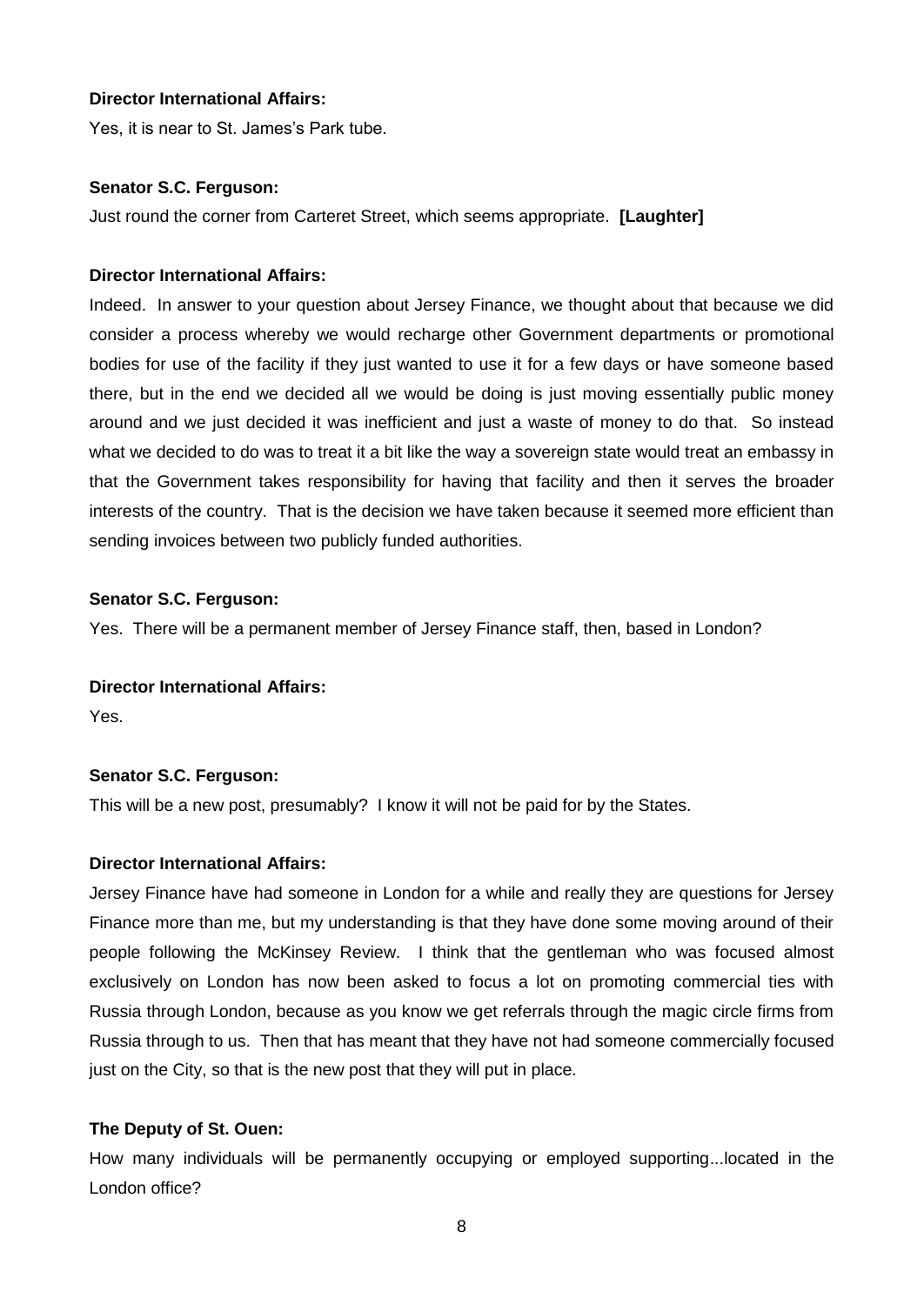## **Director International Affairs:**

Three. The London office will have 3 staff, yes.

#### **The Minister for External Relations:**

Although we have various people seconded to the London office in order to gain experience and so on. We have one of our members of staff from the External Relations Ministry in London now, so that makes a total of 4 people working on the...

## **The Deputy of St. Ouen:**

Yes, developing a skills and knowledge base?

## **The Minister for External Relations:**

Indeed.

## **Director International Affairs:**

Yes, they will be there for 6 months in order to add to their professional development and gain firsthand experience of Westminster and Whitehall.

## **Senator S.C. Ferguson:**

Yes. Does that mean you are going to have to expand the number of people in your staff and perhaps ask for an Assistant Minister?

# **The Minister for External Relations:**

There are no plans to ask for an Assistant Minister at the moment because I do not think there is a spare one available. If the Troy rule were changed, then maybe we would be able to have an Assistant Minister, which would be quite helpful.

#### **The Deputy of St. Ouen:**

Picking up on one of the other priorities that you mentioned, talking about working closely with emerging economies, very recently we have been informed that efforts have been made within South Africa and the mining. I just wondered with concerns that surround that activity in that country how does that fit with the principle identified in the common policy for external relations No. 5, which is joining with others in supporting sustainable development and poverty reduction in developing countries. Can you talk about what your involvement is in that area at the moment? How do you deal with issues of poverty and other matters when promoting the Island and encouraging trade between a country or one of its companies whose activities in that country may not necessarily fit some of the human rights rules and criteria that we have all signed up to?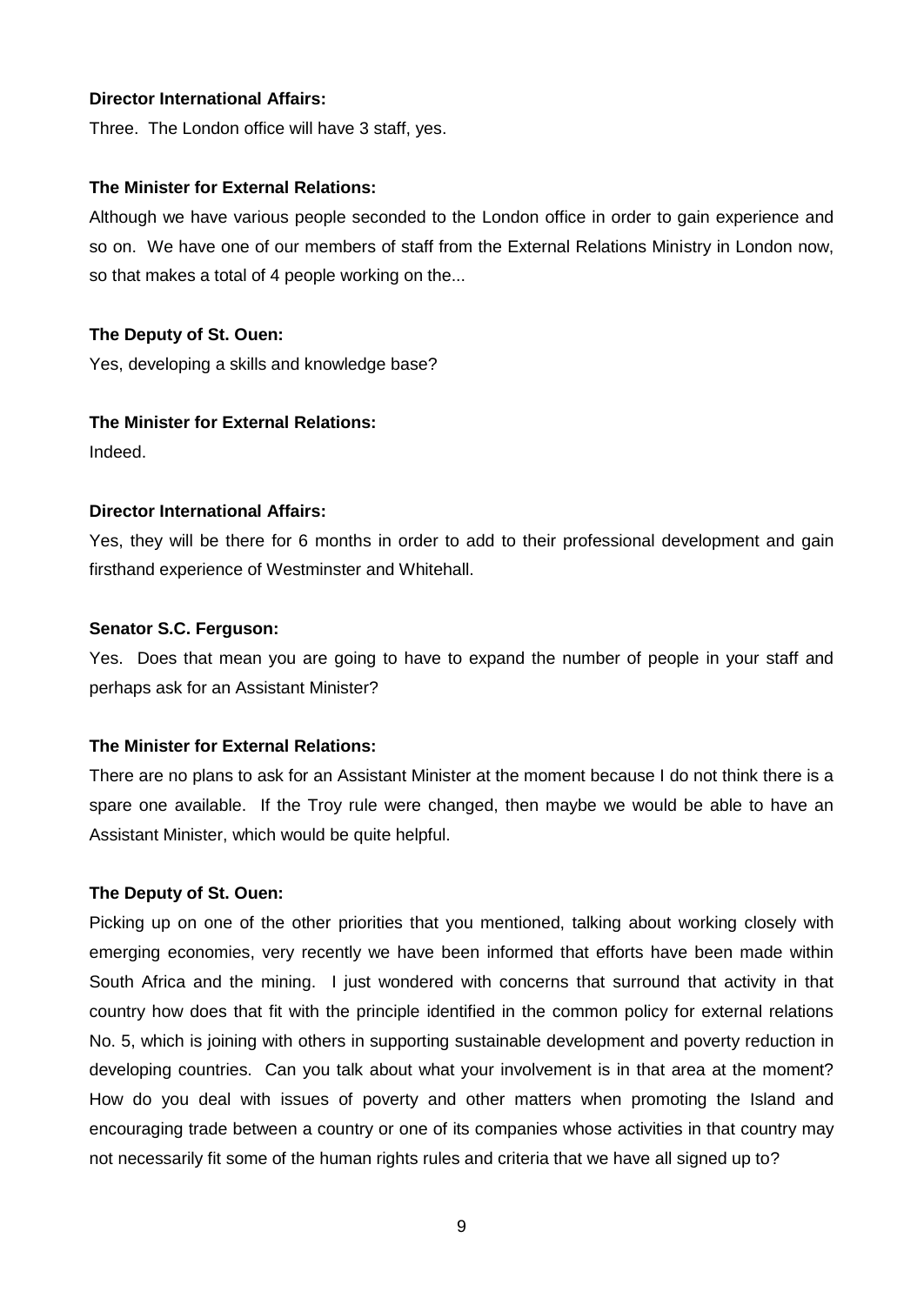It is not easy and it is not just a question of human rights. It is a question of corruption and whether or not one should engage with Governments whose record in those particular domains is perhaps less than perfect. But on the other hand, if one is trying to encourage developing countries to develop their internal capacity to deal with administration, to deal with tax, to deal with all the things that a sovereign state has to deal with nowadays, one cannot necessarily treat such countries as pariahs. If one does not engage with countries which may not have perfect records in all respects, then the opportunity of helping them to change and to develop their internal capacities is diminished. So that is one aspect of it. Then, of course, the other aspect of it is nakedly commercial. Some of these countries are emerging tigers, economic tigers, and they present commercial opportunities which we would be foolish to ignore. So I think it is necessary to advance carefully but we cannot turn our backs on emerging countries which present opportunities and which also need our help.

#### **The Deputy of St. Ouen:**

In the light of the pressure that has been placed on this Island over the last 2 or 3 years with regards tax transparency and compliance with European rules and regulations as well as other countries, what efforts are you - representing obviously and delivering the common policy - placing on the importance of Know Your Client?

#### **The Minister for External Relations:**

Well, very high importance not only because of our commitment to sign tax information exchange agreements and so on, but also because Know Your Client is a very fundamental international standard. We subscribe to the view that Jersey should comply with all international standards.

#### **The Deputy of St. Ouen:**

How do you ensure that those that our finance industry may choose or be encouraged, in fairness, to enter into arrangements with not only fulfil and meet the principles as described in the common policy that the Council of Ministers have signed up to or, indeed, the other underlying arrangements that we have entered into with countries worldwide around the finance industry and the like?

#### **The Minister for External Relations:**

I do not know whether you want to add to this, Tom, but I would have thought that that is principally the responsibility of the regulator, the Jersey Financial Services Commission. It is their duty to ensure that regulated entities in Jersey know their customers and are able to keep on top of changes of beneficial ownership and are able to answer questions when proper questions are put to them by the regulator. I do not know whether Government has any further responsibility.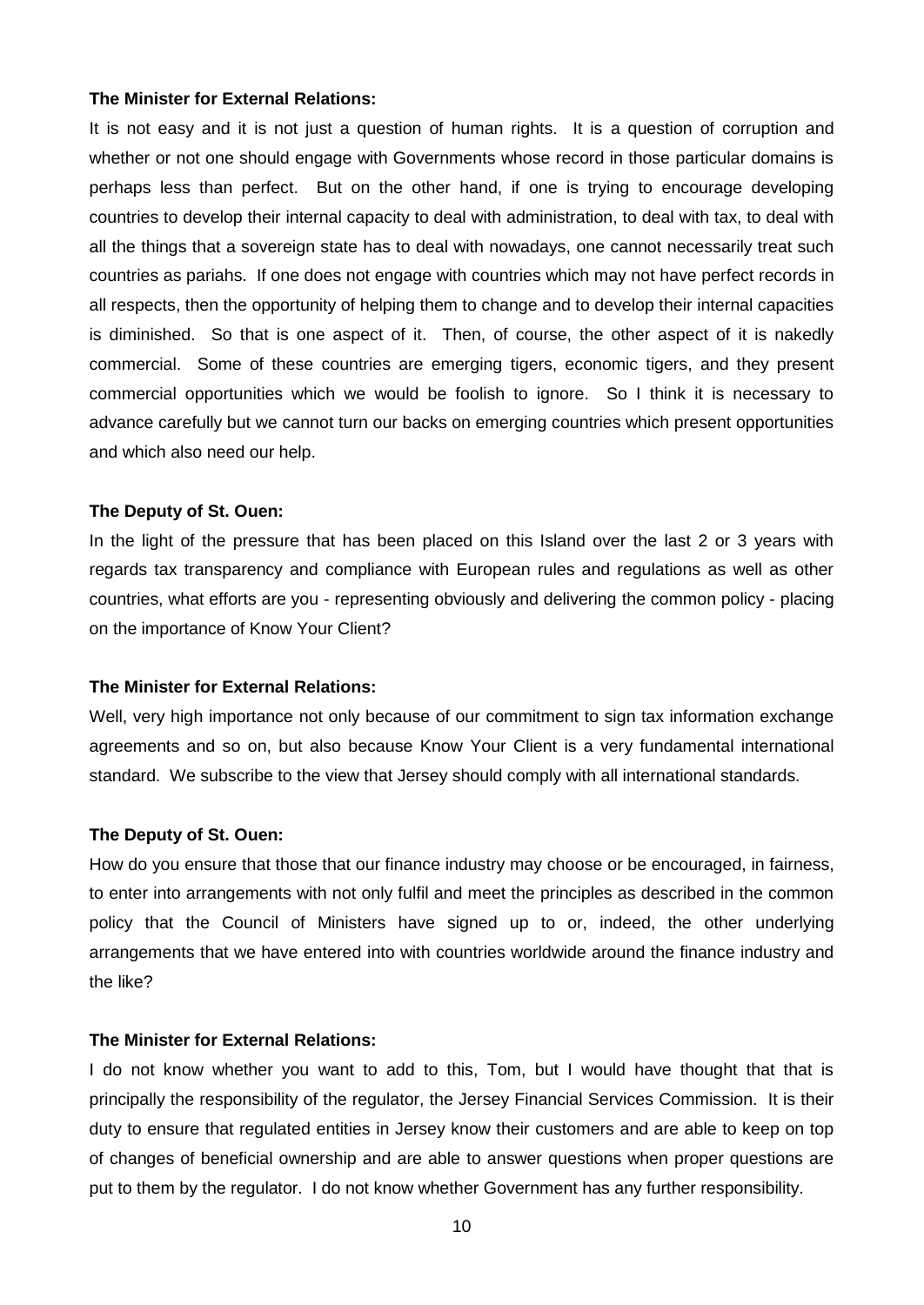#### **Director International Affairs:**

We do have a role to ensure that all of the agencies and bodies in the Island are complying with the necessary standards. Most of the Know Your Customer standards come from the Financial Action Task Force as part of the anti money laundering regime. That was what the I.M.F. (International Monetary Fund) was assessing us against back in 2009. Then last year all of the Crown Dependencies became members of the Council of Europe Moneyval organisation, and the Moneyval Committee of the Council of Europe is the European regional anti money laundering body. They will be conducting further assessment of the Island later this year. There will then be another assessment in 2016/2017 against the new Financial Action Task Force standards, which are even higher than the old ones. Our role in that is to make sure that the Island is prepared and that all of the relevant bodies have done what they are supposed to have done. One of the things that I do for the Minister is to chair something called the Jersey Financial Crime Strategy Group, and that brings together senior officials from the Jersey Financial Services Commission, the Gambling Commission, Treasury, Home Affairs, Joint Financial Crimes Unit, the States of Jersey Police, a whole range of bodies who are involved with this anti money laundering mechanism. We are very rigorous. We go through the standard. We look at past assessments. We work through all the actions and recommendations that have been made which the Island needs to implement. We implement them. We make sure that we are in good shape for our next assessment. I think probably in your broader role in the Assembly you sometimes see some of those coming down the mechanism towards you as updates to money laundering orders and things like that, but that is all part of that bigger, broader standard on anti money laundering, which includes Know Your Customer.

#### **The Deputy of St. Ouen:**

We have nothing to be frightened of, I hasten to add, and we should be proud of the actions we have taken to ensure that we are transparent in our financial dealing. I sometimes struggle or find it difficult to understand that on the one hand we have pressure placed on us to provide this transparency in improving the financial arrangements which we know are already very robust, and yet, if you take another view, we have recently in the last 2 or 3 years seen greater activity undertaken by the Government to engage with countries who are not and would not be considered compliant but equally have significant policy and social issues that do not necessarily marry up with the picture we are painting with regards the I.M.F. and the European Union.

#### **Director International Affairs:**

Yes. There are perhaps two slightly separate points and I will try and disentangle the two. In terms of the risk coming into the Island, as the Island engages more with emerging economies, then what you will find is that the Jersey Financial Services Commission regulations on things like Know Your Customer have different levels and grades depending upon who the customer is and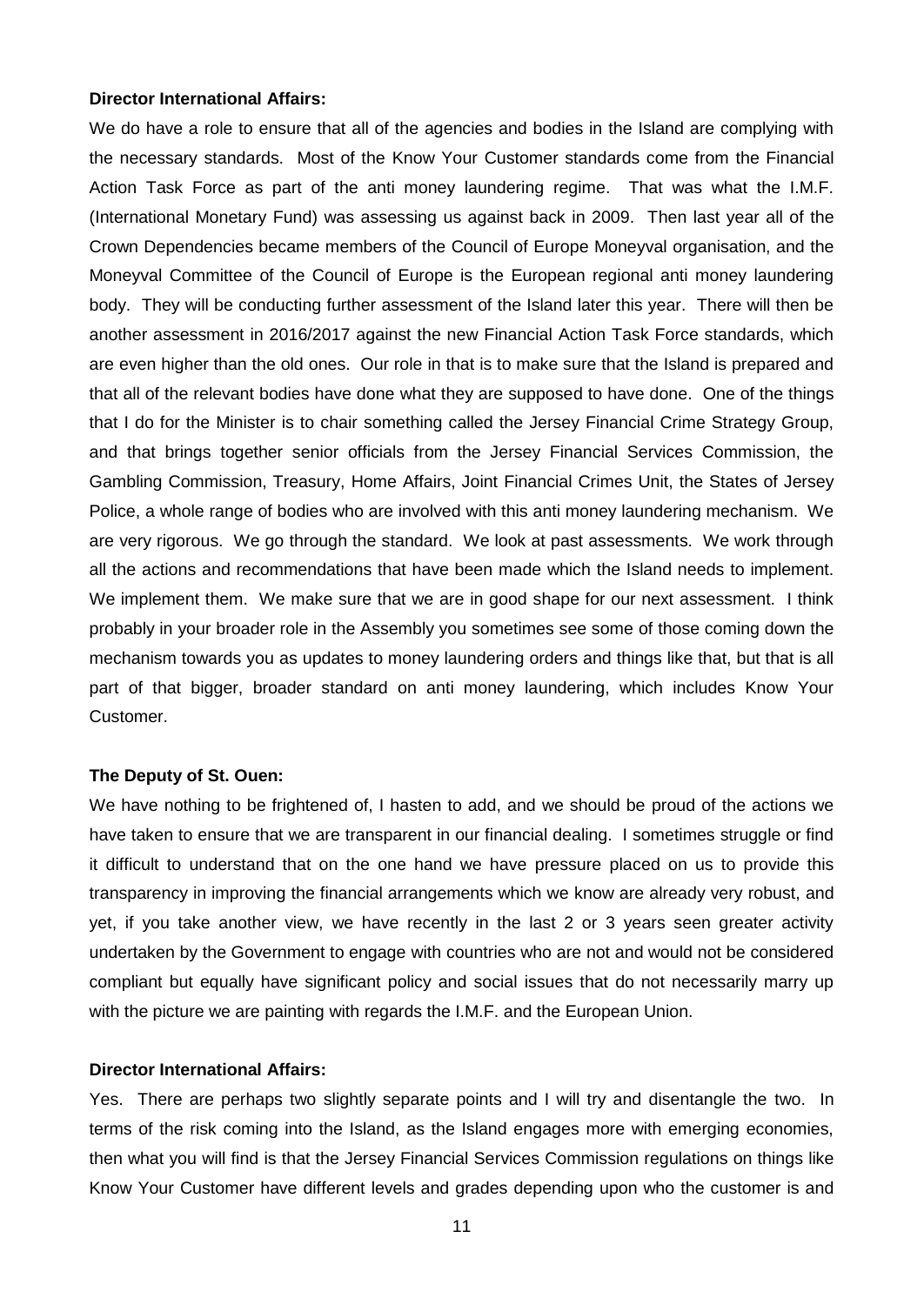where they are. So the risk to the Island is managed through a multi-level approach to Know Your Customer. A customer in London is treated at one level of Know Your Customer standards and a customer in South Africa is treated slightly differently because it is a risk-sensitive system. So the approach that the industry is required to apply depends upon the risk that that particular piece of business represents.

#### **The Deputy of St. Ouen:**

How sensitive are we as a Government to...

#### **Director International Affairs:**

Then that is the second part of your question. So one part of the question is the risk coming into the Island, and I understand that. That is dealt with through variable levels of regulation and scrutiny depending on the risk. That is one of the things that the Jersey Financial Services Commission checks when it goes and does its inspections of institutions. So that is the way it works. It works like that all round the world.

#### [14:45]

The other question is really the other way, to do with Jersey entering into diplomatic and commercial relationships with countries that have difficulties with corruption, difficulties with human rights, that work outside the western European norms. Like Sir Philip said earlier, that is very difficult. I think that it is necessary to engage and to engage positively those countries in order to aid and assist their development, and you can see that the countries do evolve. They become more exposed to what we would regard as western standards. They improve over time. They evolve. But it is a very difficult balance and I do not think that we would shy away from the difficulty in making that balance.

## **The Minister for External Relations:**

No. It is a difficulty which I think the Government as a whole is very much alive to. We have had some very vigorous debates in the Financial Services and External Relations Advisory Group in relation to the signature of a tax information exchange agreement with a particular African country, which negotiations have been going on for some time and where I think we are poised to sign. It is a country with a history of difficulties in terms of corruption in particular and so what does one do? Do we refuse to sign a tax information exchange agreement because they have these difficulties or do we take the optimistic view, which is that we would be encouraging the development of a better internal system in this country by signing a tax information exchange agreement with them, enabling them to get information about their citizens who might be avoiding their obligations to pay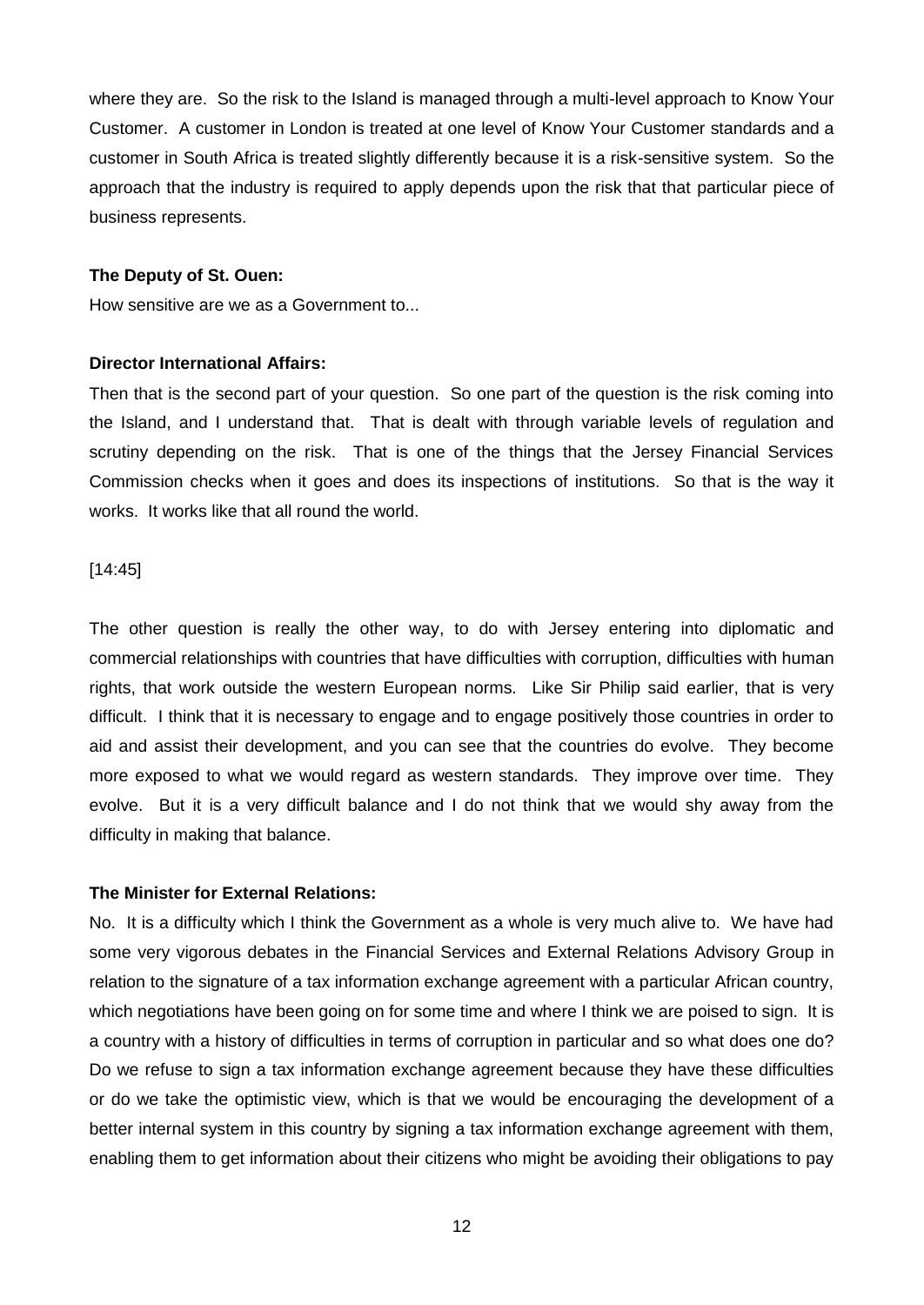tax in that particular country? We have taken the view on balance that it is better that we should sign.

#### **The Deputy of St. Ouen:**

Can I give you a hypothetical example? The idea is to try and get a sense of how you may or may not deal with this particular matter. We are all aware of the low consignment issue. The Island encouraged business to come and operate from here, then obviously through pressure from the U.K. (United Kingdom) we found that that industry all but disappeared. If we had had an External Relations Department and a Minister for External Relations at that time, what are the sort of issues that you would have been flagging up prior to the Island committing itself to welcoming and pursuing that particular activity, be it that it was financially beneficial at the time?

#### **The Minister for External Relations:**

It is a difficult question. If one casts one's mind back to the early days of the development of the fulfilment industry, there was a concern expressed by Government through the then Minister for Economic Development who did, indeed, try to prevent some of the large companies which were seeking to establish themselves in Jersey where it was an entirely artificial and naked attempt to avoid value added tax. Some of these big companies were, in fact, turned down and sent away, so there was an attempt to prevent the immoderate exploitation of the tax relief. But I think it is also important to add that when the case went before the English court the judge found that there was nothing improper in what had been done in Jersey so that the withdrawal of the tax relief enterprises in Jersey was a piece of economic self-protection by the United Kingdom and had nothing whatsoever to do with anything improper that was being done in Jersey. Now, one can complain about that and probably would have complained about it differently, but I do not think that it can be said that the Government either a few years ago or more recently was careless about the implications of the fulfilment industry.

## **The Deputy of St. Ouen:**

Chair, one last question on this particular matter. As Minister for External Relations and responsible to deliver the common policy as agreed by the Council of Ministers, what emphasis do you place on protecting and promoting the Island as a jurisdiction against the economic aspects and growth that we also seek to achieve?

#### **The Minister for External Relations:**

There is a tension there. One of the paragraphs of the common policy is that we seek to assist in the identification, monitoring and reduction of external systemic risk to Jersey's economy. So we do always have to keep a weather eye open for the potential economic consequences with foreign countries of activities that are taking place in Jersey. Sometimes the Economic Development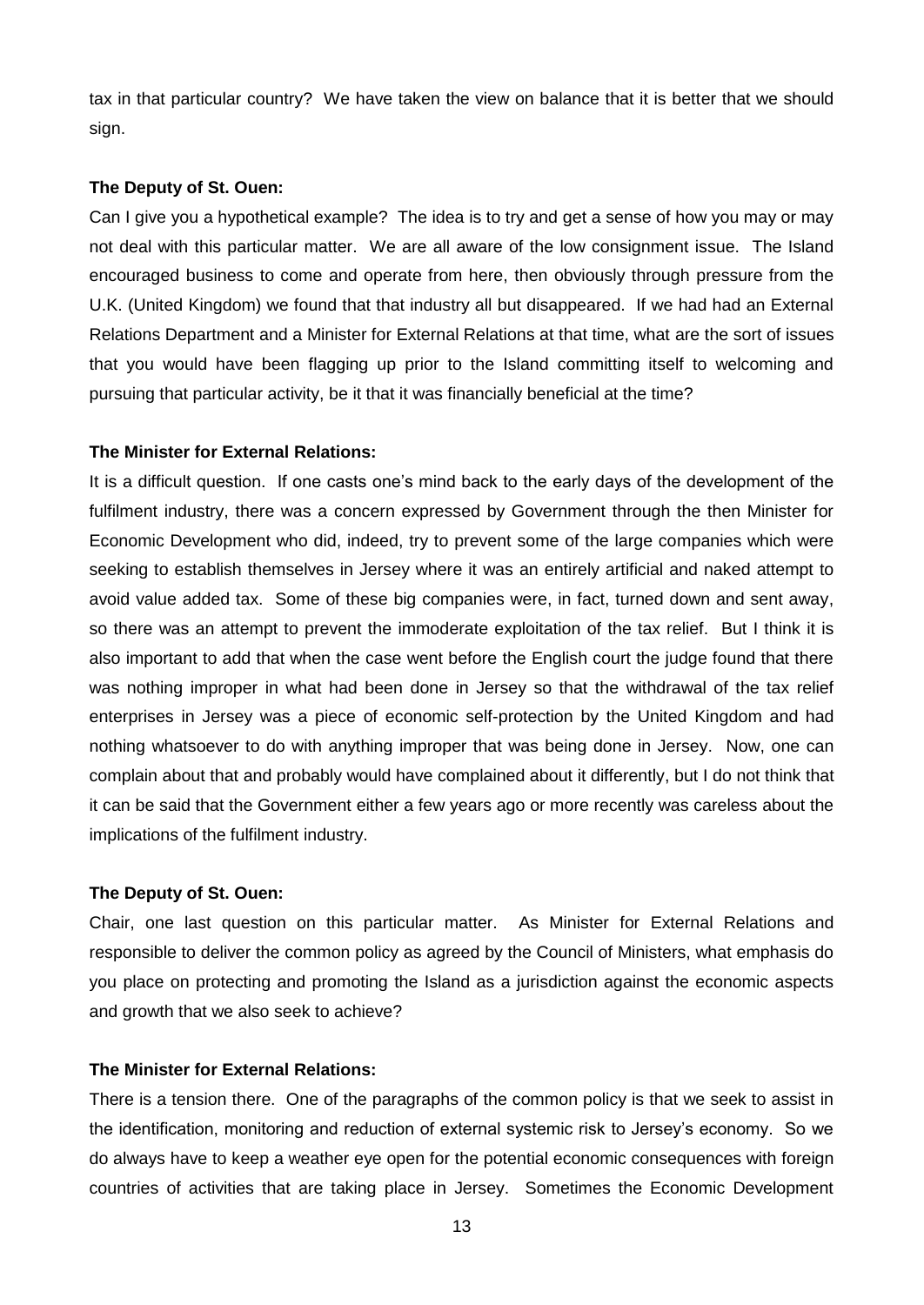Department will be encouraging particular kinds of trade with foreign countries which make us nervous and we then have a discussion as to whether the risk outweighs the commercial benefit that would result.

#### **The Deputy of St. Ouen:**

Right, so your priority would be the Island first, economic issues second?

#### **The Minister for External Relations:**

Well, both, yes. **[Laughter]** Our concern in the External Relations Department is to try to avoid collisions. We do not want to see Jersey coming up in overt conflict with any foreign country as a result of commercial activities that are taking place in the Island, whether they are in the financial services sector or, indeed, in some other sector.

#### **Senator S.C. Ferguson:**

Carrying on from that, though, you mentioned systemic risk and so on and the E.U. (European Union). I think you might have mentioned them in the same sentence. We have a new E.U. treaty coming down the track which is aiming, as far as I can gather, for closer union, and they are talking now about political union and so on. How are we going to cope with Jersey in this sort of ambience?

#### **The Minister for External Relations:**

I am not sure, Chairman, that I am entirely au fait with the treaty that you have in mind. I think the more pressing problem, so far as I am concerned, is what the United Kingdom's position might be in the aftermath of a referendum in 2017 on the U.K.'s relationship with the European Union. I think that is probably not the choice you are talking about.

#### **Senator S.C. Ferguson:**

My understanding is that that is all part of the new treaty that is coming along, I think, is it not?

#### **Director International Affairs:**

There is a debate in Europe as to whether there would be a new treaty or treaty change. Different Member States have different views on whether they would wish to see a new treaty. Partly this is driven by the results of the euro crisis and whether treaty change is required to create the institutions to protect the future stability of the euro, and the Germans, the French and others seem to have different views on whether they would find treaty change desirable. Then partly it is driven by a discussion from the U.K. and the Dutch and others about whether they would wish to reopen treaty negotiations as well. So at this stage it is not clear whether there will or will not be a new round of treaty negotiations and a fresh treaty.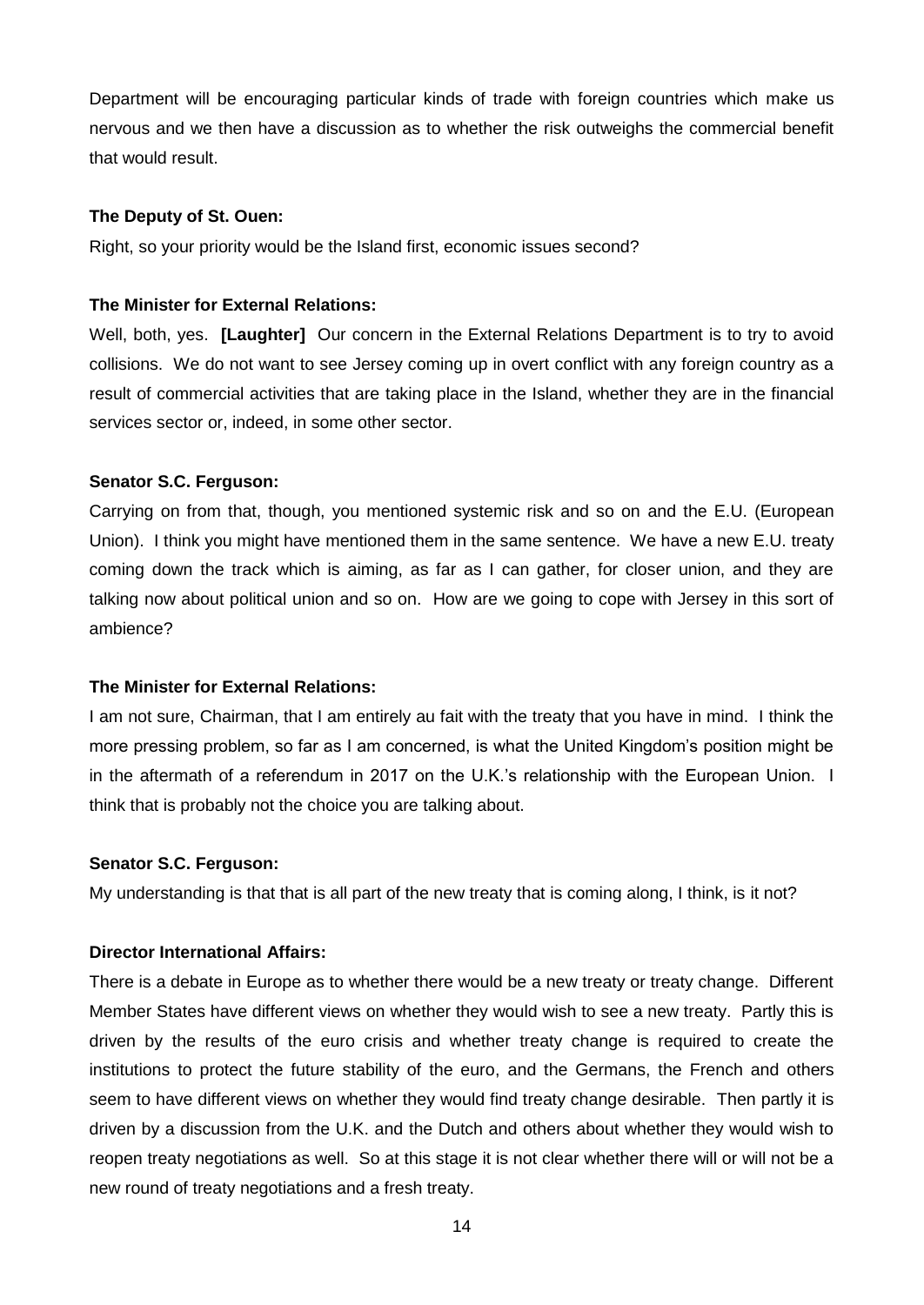## **Senator S.C. Ferguson:**

Well, Barroso is talking about political union and I have heard Angela Merkel talk about it, too.

#### **Director International Affairs:**

Yes, there is a lot of opinion.

## **Senator S.C. Ferguson:**

This is something that will affect us.

## **Director International Affairs:**

There are a lot of opinions on it and Europe will come down one side or the other of that debate in due course, but I think that is the treaty change potentially that we are talking about, which is a little up in the air at the moment, yes. As you say, it is possible to speculate that there will be treaty change and that those that wish for treaty change will get their way, and then it will be a treaty negotiation with, I think, the U.K. and possibly the Dutch and others pulling in one direction and the Germans and judicial integration is pulling in a different direction.

## **Senator S.C. Ferguson:**

Yes, but as I say Barroso and his adjuncts are busy talking about political unity, which is our sovereignty down the proverbial.

# **Director International Affairs:**

Of course.

# **The Minister for External Relations:**

Absolutely right, but our fixed position is Protocol 3. That is the embodiment of our relationship with the European Union, which is protocol to the United Kingdom's Treaty of Accession. So it is only if the United Kingdom's Treaty of Accession disappears that our Protocol, we think, we hope, will be up for renegotiation or challenge. Even if there are treaty changes and the U.K.'s Treaty of Accession remains the same, then we hope that our relationship with Europe will not be altered.

# **Senator S.C. Ferguson:**

Yes. We are not a member of the E.U. under Protocol 3 but we continue to adopt E.U. directives. Is this really in our best interests?

# **The Minister for External Relations:**

If it was not in our interests we would not do it.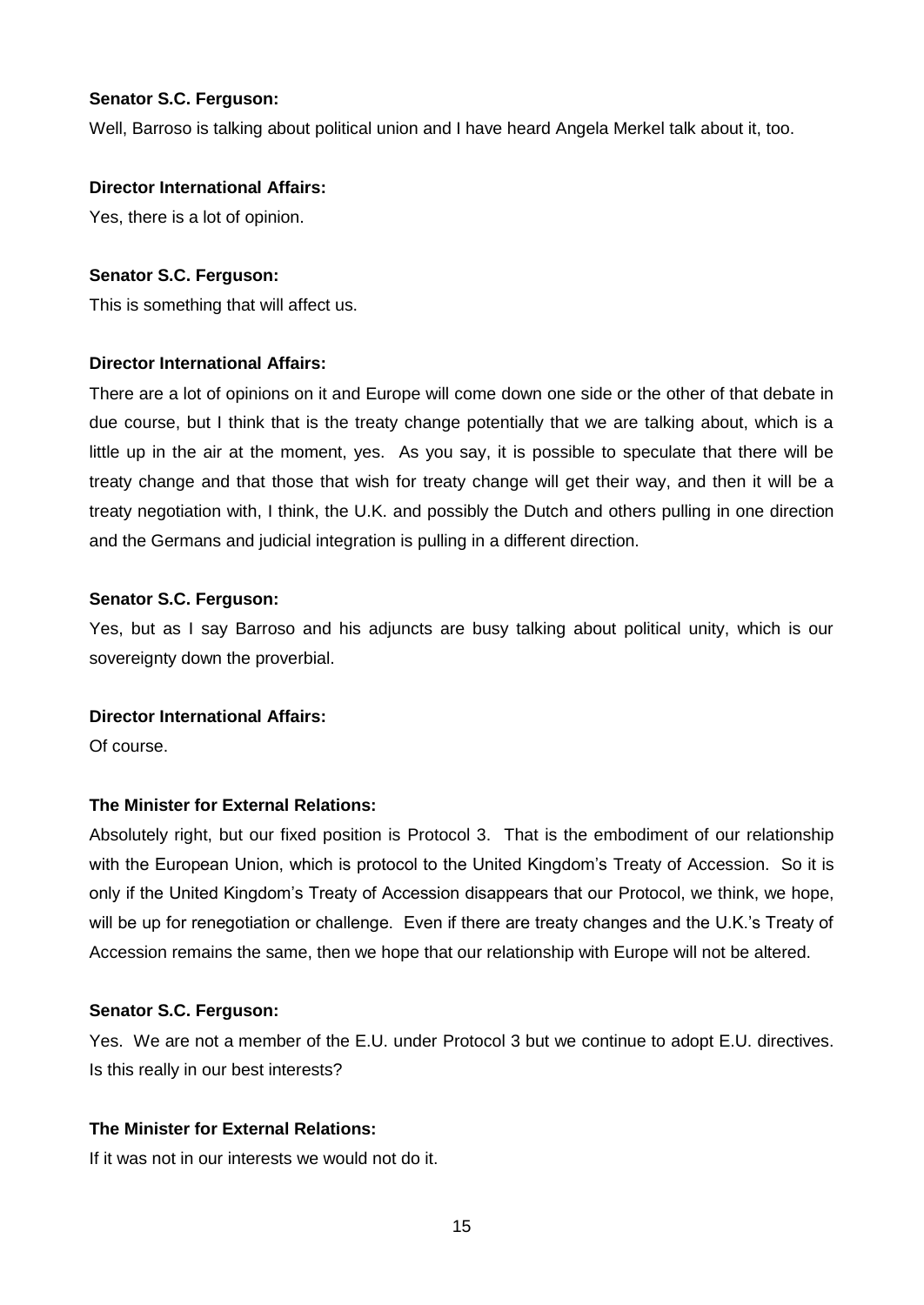#### **Senator S.C. Ferguson:**

There is an awful lot that sneaks in and you find that various departments have adopted bits of legislation or directives and you do not realise it until something crops up and you ask a question in the States.

#### **Director International Affairs:**

I think there is a feature of all legislative regimes in that you will find that a lot of countries in Europe will adopt the European standard as set through a European directive as the one that they want to work to. In the same way, a lot in Asia and the Caribbean adopt the American standard. There is a lot of American law in Caribbean and Asian countries because the Americans have set the de facto standard. I think that is probably what you are referring to where there is no obligation on the Island to adopt a particular European approach to regulating something, but the Ministers have decided that independent of any obligation it is in the best interest of Islanders that we work to that same standard. Therefore, there is effectively voluntary adoption. An example of that in our area is probably the airport and the aviation rules where essentially we have chosen to adopt the European standard because that makes it simpler for the airlines who are travelling from the U.K. into French airspace into our airspace and to work to a different standard increases their costs and makes it more complicated so everyone's ticket price goes up and it is not a particularly desirable thing for Islanders. So the airport, a lot of the regulations surrounding air safety and security is a voluntary adoption of the European standard. Is that the kind of thing that you are thinking of?

#### **Senator S.C. Ferguson:**

Yes, except that, as I say, it is put to me on occasions that the F.A.A. (Federal Aviation Authority) standards are perhaps more appropriate. I looked through that very splendid list of implementations that you did in answer to my question. We have the bees, diseases of animals, various types, medicines, advertising. I think herbal medicines are something where they keep bringing in some fairly draconian regulations.

[15:00]

# **Director International Affairs:**

The ones to do with animal husbandry health tend to be under Protocol 3, so we are obliged to do those by and large. The ones under herbal remedies are half in and half out of Protocol 3. I think it is a debating point. Then this comes back to reputation, on the point that Deputy Reed was making, in that it probably would be possible for the Island to sit outside of herbal remedy rules but I think that the judgment that the Health Department has made is that that has been damaging to our reputation and that a number of representations have been made to the U.K. and elsewhere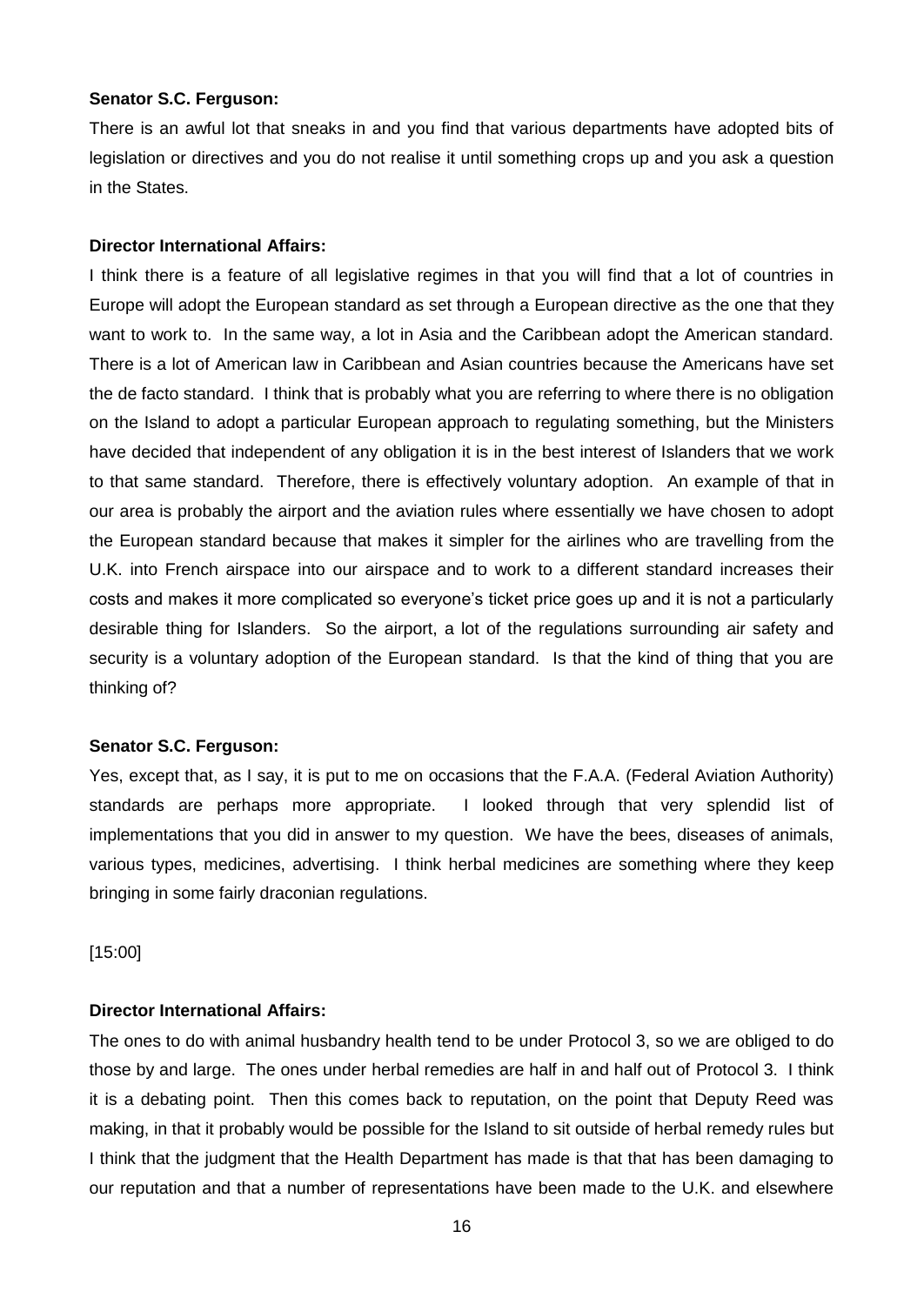regarding mail order herbal remedies which have been sold through Jersey - no real economic value to us, do not really create a lot of jobs here or do not create any jobs here essentially, have been in the past post-box operations - and the adoption of the European standard is to make sure that that is nipped in the bud before it becomes a reputational problem and the Island gains a reputation for substandard mail order herbal remedies.

#### **Senator S.C. Ferguson:**

Yes, but if we talk generally our E.U. regulations generally come via London?

## **Director International Affairs:**

No.

#### **Senator S.C. Ferguson:**

They get gold plated in London and then they get gold plated when they get here, and it is another several civil servants.

# **Director International Affairs:**

That might have been the case in the past but I do not know. Since I have been responsible for these matters in Jersey that has not been the way that our Law Draftsmen and Law Officers have worked. What they have tended to do...so on the airport where the decision is taken that it needs to run to the European standard, what they do is they go back to the base directive. They do not use the U.K. law, they use the directive and implement that in a Jersey law sensitive way. I do not know whether in the past they used to use the U.K. law as a proxy, but certainly in my experience they do go right back to the base law.

#### **The Minister for External Relations:**

Certainly, I signed two Ministerial Orders this morning which did exactly that and which implemented a particular European directive by reference to the directive itself. The fact is, as you rightly say, we are a third country. We are outside the European Union, but on the other hand we are a blip on the edge of a huge land mass. It is quite difficult sometimes not to go along with trends that are well established in the land mass to the east and south of us. Certainly, if we wish to trade in that particular area with Europe then we obviously would find it difficult if we did not comply with those standards.

#### **Senator S.C. Ferguson:**

If it applies to trade, yes, because Protocol 3 is mainly concerned with trade and travel and so on. Anyway, we are also - if I can go on from that - members of the Common Travel Area, but we are not required to follow the provisions of Schengen. What are the pros and cons of this position?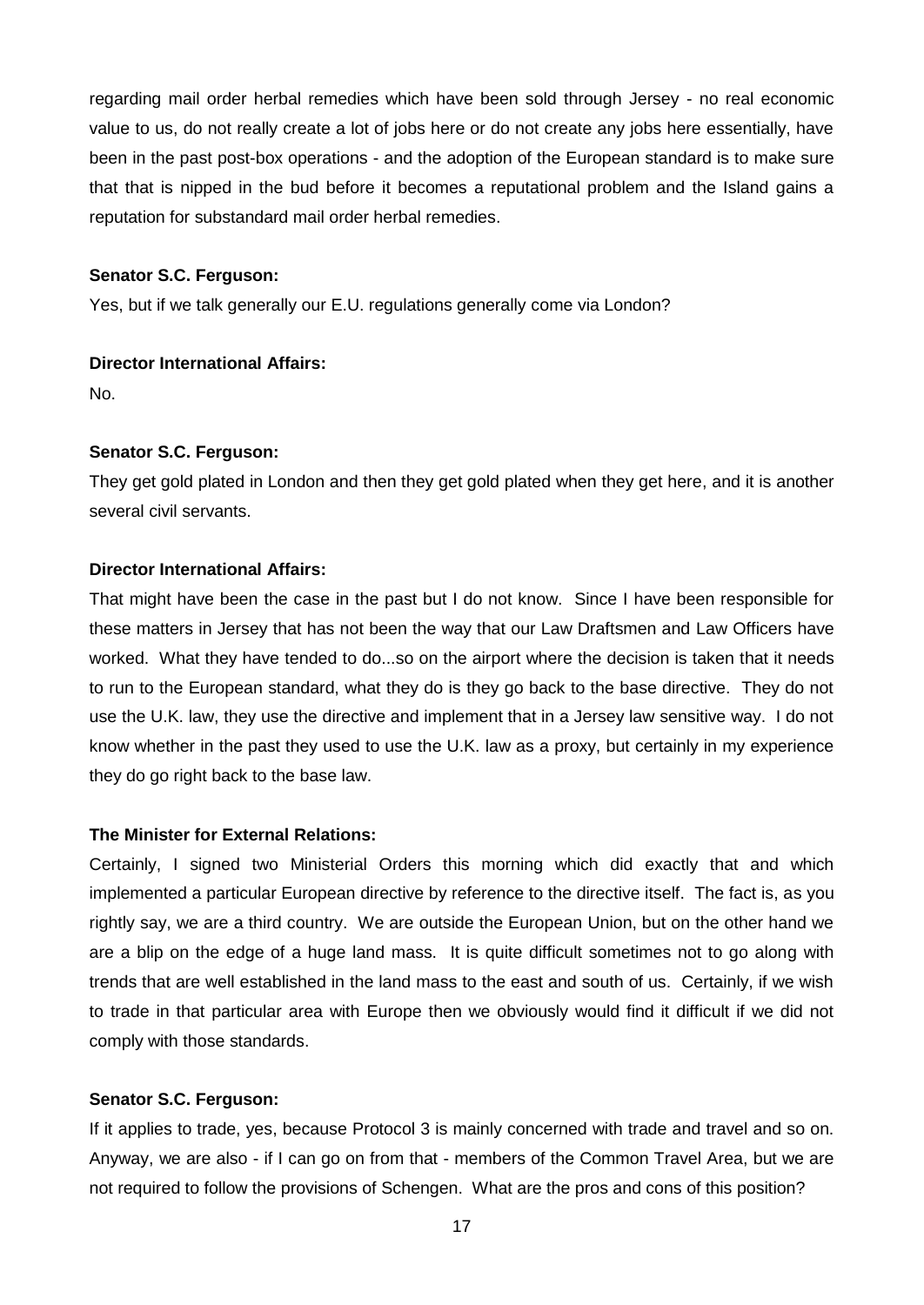Well, we are part of the Common Travel Area because we always have been.

#### **Senator S.C. Ferguson:**

Well, yes, fair enough.

#### **The Minister for External Relations:**

We have had the right of abode in the United Kingdom and we have had the right for 800 years or more to travel to and from England. The Common Travel Area, which now includes the Republic of Ireland with the British Isles, gives us the capability to move freely within that area. It would be nice, I have always thought, to be part of the Schengen area and part of the Common Travel Area, but so long as the United Kingdom, which is the sovereign state, is not part of the Schengen area I do not think there is any possibility of Jersey becoming a part of the Schengen area unless, of course, we became a sovereign state.

#### **Senator S.C. Ferguson:**

Your idea of the pros and cons?

#### **Director International Affairs:**

The con perhaps will be if you did not have the Common Travel Area, so if you were to withdraw from the Common Travel Area and were to then join Schengen, what you would be signing up to would be fixed border controls between here and the U.K. You would have to go through border control when you get off the plane at Jersey. You would have to queue up for border control and passports in Gatwick because it is only the common travel area that enables that free flow to and from the U.K.

#### **Senator S.C. Ferguson:**

Yes, but you would have free travel between St. Malo and Jersey from the Schengen area.

#### **Director International Affairs:**

Yes, but...

#### **The Minister for External Relations:**

There are not many boats in... **[Laughter]**

## **Director International Affairs:**

If Islanders wish to do all their travelling through France, then yes, I could see that Schengen would be more attractive.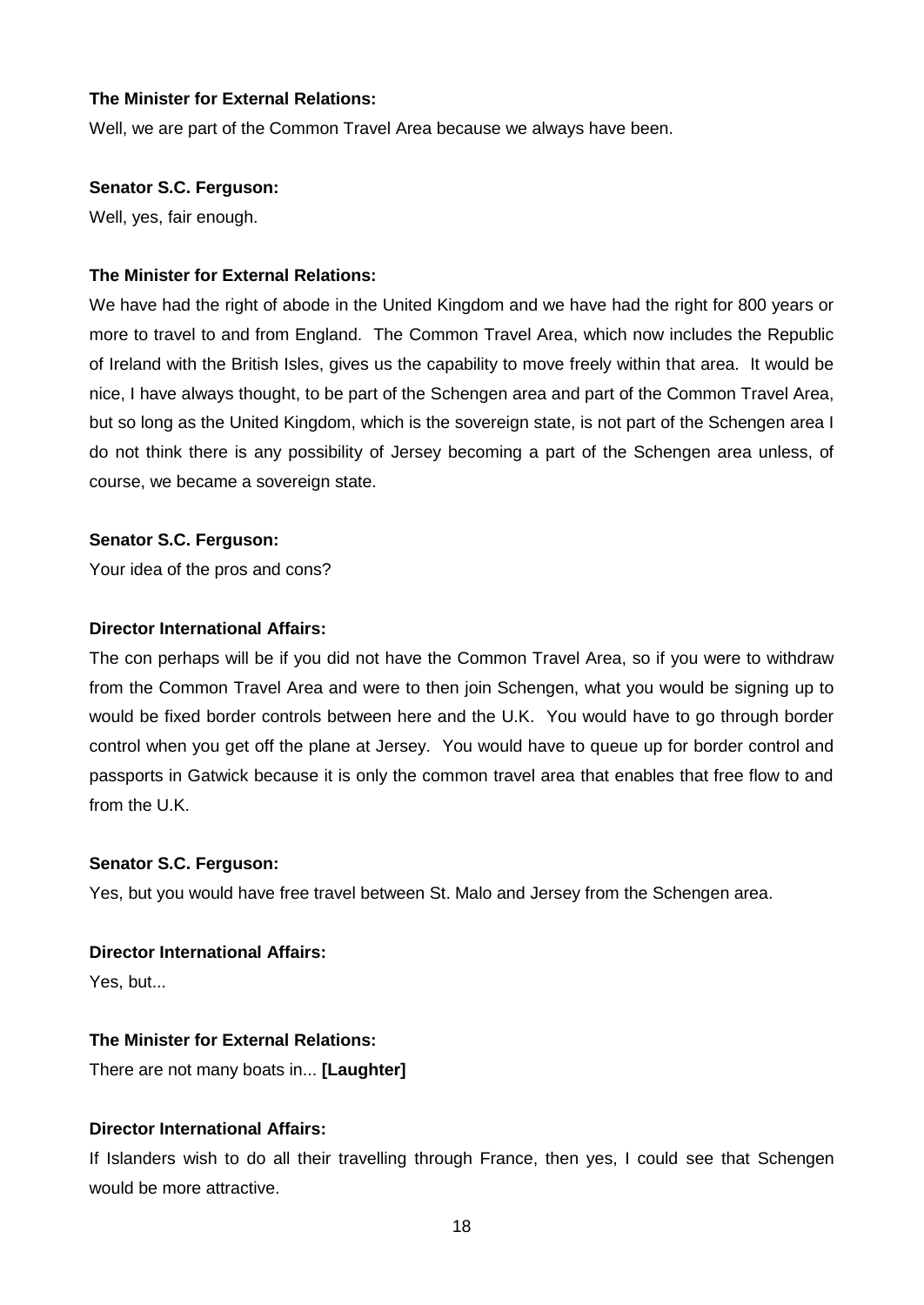## **Senator S.C. Ferguson:**

Well, then it would open you to all the 28 countries of the E.U. effectively, would it not?

## **Director International Affairs:**

In terms of not having to...well, no, I think the only tangible difference is that you would not have to queue up for passport control going to and from France.

## **Senator S.C. Ferguson:**

Yes, but anyone who was within the Schengen area could travel into Jersey.

## **Director International Affairs:**

Passport free, yes.

# **Senator S.C. Ferguson:**

Yes, right. Okay. The 2009 I.M.F. review on anti money laundering and combating the financing of terrorism recommended that Jersey should implement a number of provisions. When are those provisions going to be implemented?

## **Director International Affairs:**

The provisions are almost fully implemented. We are working on the last few recommendations now and we hope to have the overwhelming majority completed before we have our Moneyval assessment later this year.

# **The Deputy of St. Ouen:**

Moving on a little bit, I would like to ask what is the current status of work to extend the United Nations Convention on the Rights of the Child to Jersey?

# **The Minister for External Relations:**

It has been going on for far too long, but by chance I was in London two days ago at a meeting with the new Minister, Lord Foulkes. I was told by one of his officials that the blockage which had been taking place in the Department for Education had been cleared and that they hoped to be able to tell us in very short order that the recommendation for the ratification of the convention had been passed to the Foreign Office so it could be ratified on behalf of Jersey. So I am told that ratification is not far away.

# **The Deputy of St. Ouen:**

Can you just briefly describe the process? We have applied to the U.K.?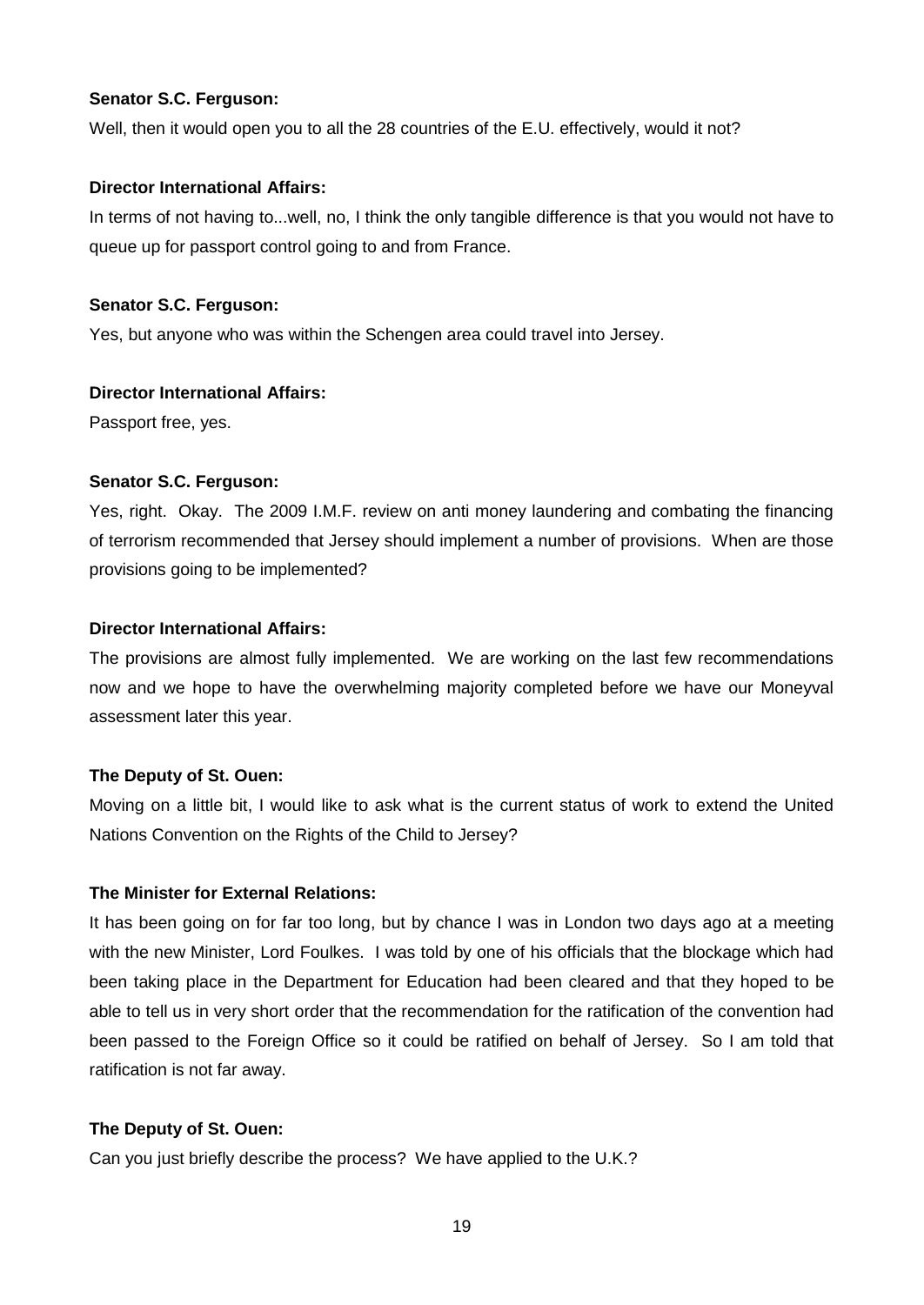We have applied to the Ministry of Justice asking them to take the necessary steps to ratify the convention on our behalf. Before they would in the ordinary course of events for the standard treaty pass on that request to the Foreign Office and the Foreign Office would then take the steps with the treaty signatory for the notification to be given. In the context of the U.N. (United Nations) Convention on the Rights of the Child, there are a number of United Kingdom departments which have an interest and before the Ministry of Justice will pass it to the Foreign Office they need to be satisfied that each of the departments of the United Kingdom Government is content that whatever we have done to comply with the convention meets the requirements of the U.K. So that has been the delay in recent months or perhaps even years. The Department for Education in the U.K. has been concerned to make sure that what our law was complied with the obligations of the convention but, as I understand or understood it two days ago, they are poised to send it to the Foreign Office for ratification.

#### **Senator S.C. Ferguson:**

How are we going to prevent the same sort of misuse of this as we have seen with the human rights legislation?

#### **The Minister for External Relations:**

Misuse of...?

#### **Senator S.C. Ferguson:**

The Convention on the Rights of the Child. The human rights legislation arising from the Human Rights Convention has been grossly misused on occasion. How are we going to end up preventing the same thing happening with this?

#### **The Minister for External Relations:**

I would hope that the Convention on the Rights of the Child is one of those conventions which would not give rise to the perceived difficulties of the Convention on Human Rights. I remember many years ago that when we sought to ratify the convention the only objection which seemed to be standing in the way at that time was a wish by the local newspaper to use young people to...I should not say "use"; to employ young people to deliver the paper. The provisions and our law did not comply with that. I think it was an age question. You were not allowed to employ children below the age of 10 and some newspaper children were 9 perhaps, and so that prevented the convention from being ratified at that time. I cannot envisage - I do not know whether Tom can any problems that would be likely to be coming forward.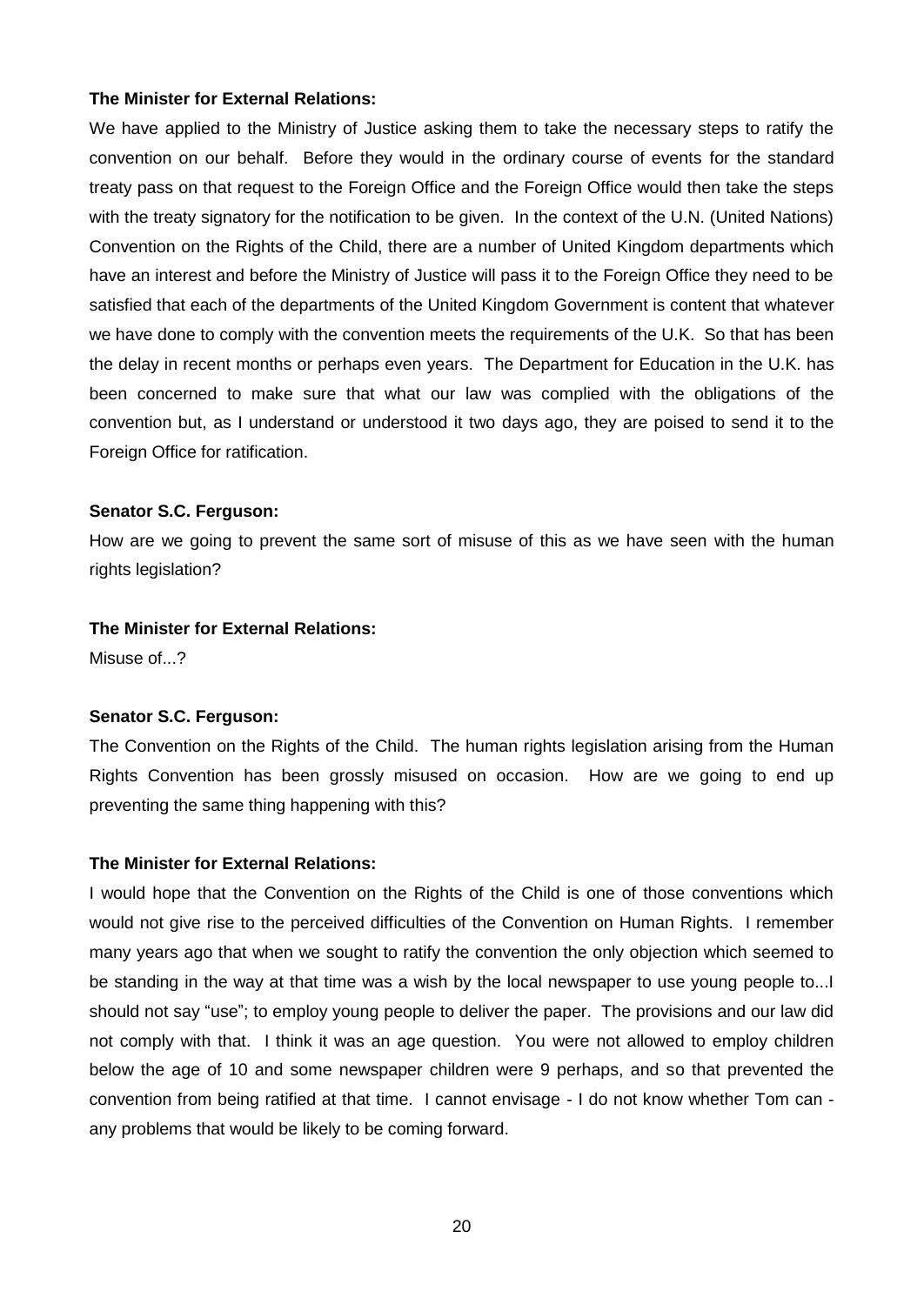# **Director International Affairs:**

I quess what...

# **Senator S.C. Ferguson:**

The minute you start talking rights somebody will think of a way to get...

## **Director International Affairs:**

That is my assumption, that the thrust behind your question was that we are joining in the process generally in western democracies of providing people with rights and when people are provided with rights which are legally enforceable sometimes they try and enforce them. **[Laughter]**

## **Senator S.C. Ferguson:**

It is really what are the sort of tucked away rights that we have under common law, Magna Carta and the Bill of Rights, whereas they might not have it under Roman and Napoleonic codes.

## **Director International Affairs:**

No, giving rights to individual citizens which are legally enforceable through the courts is a comparatively modern practice in the last 50-100 years or so.

## **Senator S.C. Ferguson:**

Perhaps that is why the Americans will not sign up to it, because they are inalienable rights. Right, one little thing: can you provide any specific examples of where the creation of a Minister for External Relations has been beneficial and where achievements have been made that would not have been possible under the previous political structure?

# **The Minister for External Relations:**

Yes. I think we would still be on the blacklist of France if there was not a Ministry for External Relations, and that would have caused quite considerable economic damage to the Island. The work of my officials in getting us off the blacklist was work that would probably not have been capable of being done 5 or 6 years ago. I think that in the financial services industry there probably was an expectation that we would still be on the blacklist at this time, and some surprise that we have managed to extricate ourselves from this particular problem.

#### **The Deputy of St. Ouen:**

Sorry, Minister, to interrupt, but are you saying that the Chief Minister, if he had chosen to get involved, would not have been able to achieve the same result as you as the new Minister for External Relations?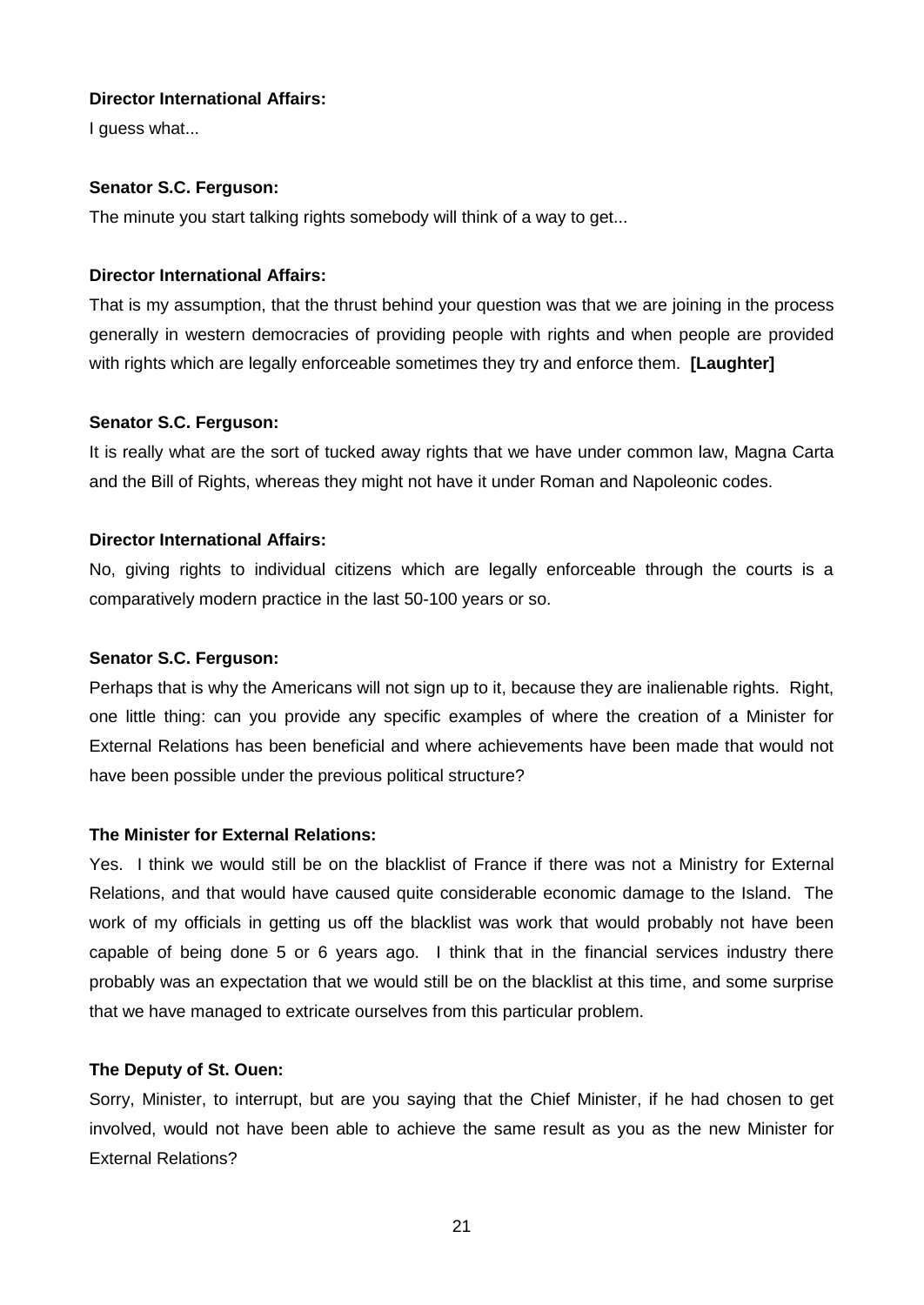No. I am not saying that, but the Chief Minister has a lot of other problems on this plate. I think the creation of a Ministry for External Relations has enabled the officials in my department to concentrate upon a discrete area of activity which was not really properly dealt with 5 or 6 years ago. The blacklist I think is one classic example of the ability to engage with French officials at the right level with knowledge of the way in which the French Administration worked, a capacity to speak to them in the French language, and the result of that was that we were successful in getting Jersey off the blacklist.

## **The Deputy of St. Ouen:**

Since becoming Minister for External Relations, are you still of the view that the Island's foreign policy should be agreed by the Council of Ministers and simply presented to the States Assembly as a report?

#### **The Minister for External Relations:**

As an alternative to being debated by the States Assembly?

## **The Deputy of St. Ouen:**

As an alternative to being agreed by the Assembly itself?

[15:15]

# **The Minister for External Relations:**

Well, I think it is all part of the question of: who is the Government of Jersey? If the Council of Ministers is the Government of Jersey, as it is under ministerial Government, then it must be the Council of Ministers which establishes the foreign policy. You cannot have a Government which is bound to conduct a foreign policy which has been set by somebody else. If you had a committee system where the Members of the States as a whole were the Government of Jersey, that would be a different matter, but that is not the political system we have.

#### **The Deputy of St. Ouen:**

It is interesting to hear your comments because it depends what emphasis and importance, I suppose, you place on a common policy for external relations. But if you are saying that it should be just owned by the Council of Ministers, the danger is that if the States as a whole come to a conclusion that they believe that that common policy that is being adopted and promoted by the Council of Ministers is not acceptable, they are left with little choice but to remove the Council of Ministers.